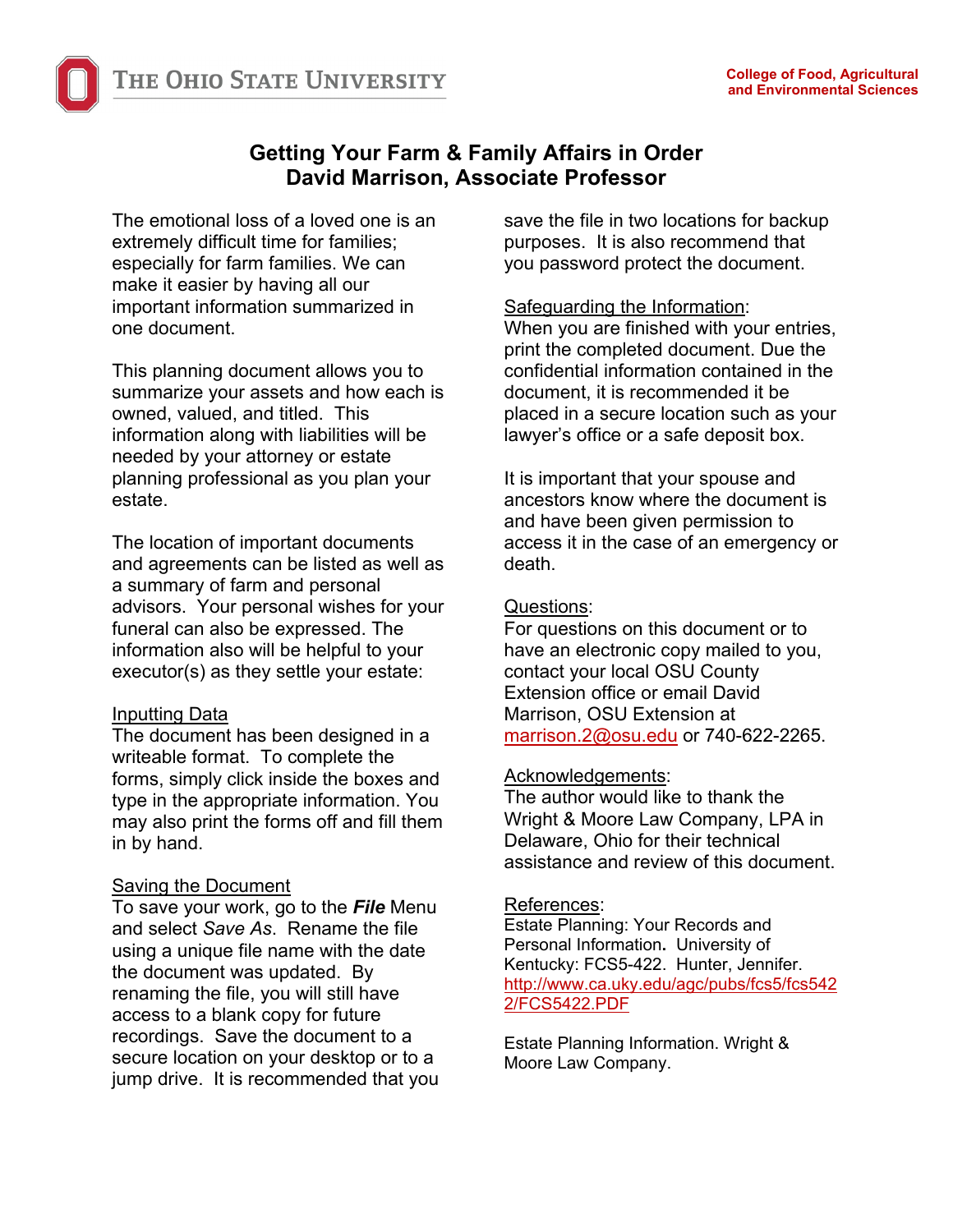

## **Your Information**

#### Your Name:

Name(s) when signing legal documents (others used, past, present)

| Address: _______________            |  |
|-------------------------------------|--|
|                                     |  |
| Email Address: ____________________ |  |
| Date of Birth/birthplace:           |  |
|                                     |  |
|                                     |  |
| Military Branch & Number:           |  |
| <b>Employment Information:</b>      |  |
| Location of Marriage Documents:     |  |

#### 

Maiden Name: Name(s) when signing legal documents (others used, past, present)\_\_\_\_\_\_\_\_\_\_\_\_\_\_\_

| Address: _____________________                  |  |
|-------------------------------------------------|--|
| Phone Number(s): Name of Number                 |  |
| Email Address:                                  |  |
| Date of Birth/birthplace:                       |  |
| Social Security Number: Social Security Number: |  |
| Driver's License Number:                        |  |
| Date of Marriage:<br><u>Date</u> of Marriage:   |  |
| Military Branch & Number:                       |  |
| <b>Employment Information:</b>                  |  |
| Location of Marriage Documents:                 |  |

#### Ex-Spouse Name: Mannel Annual Account of the U.S. of the U.S. of the U.S. of the U.S. of the U.S. of the U.S. of the U.S. of the U.S. of the U.S. of the U.S. of the U.S. of the U.S. of the U.S. of the U.S. of the U.S. of t

Maiden Name: **Maiden Name: Maiden Name: Maiden Name: Maion** 

Name(s) when signing legal documents (others used, past, present)\_\_\_\_\_\_\_\_\_\_\_\_\_\_\_

| Address: 2000                  |  |
|--------------------------------|--|
| Phone Number(s):               |  |
|                                |  |
| Date of Birth/birthplace:      |  |
| <b>Social Security Number:</b> |  |
| Driver's License Number:       |  |
| Date of Marriage:              |  |
| Employment Information:        |  |
|                                |  |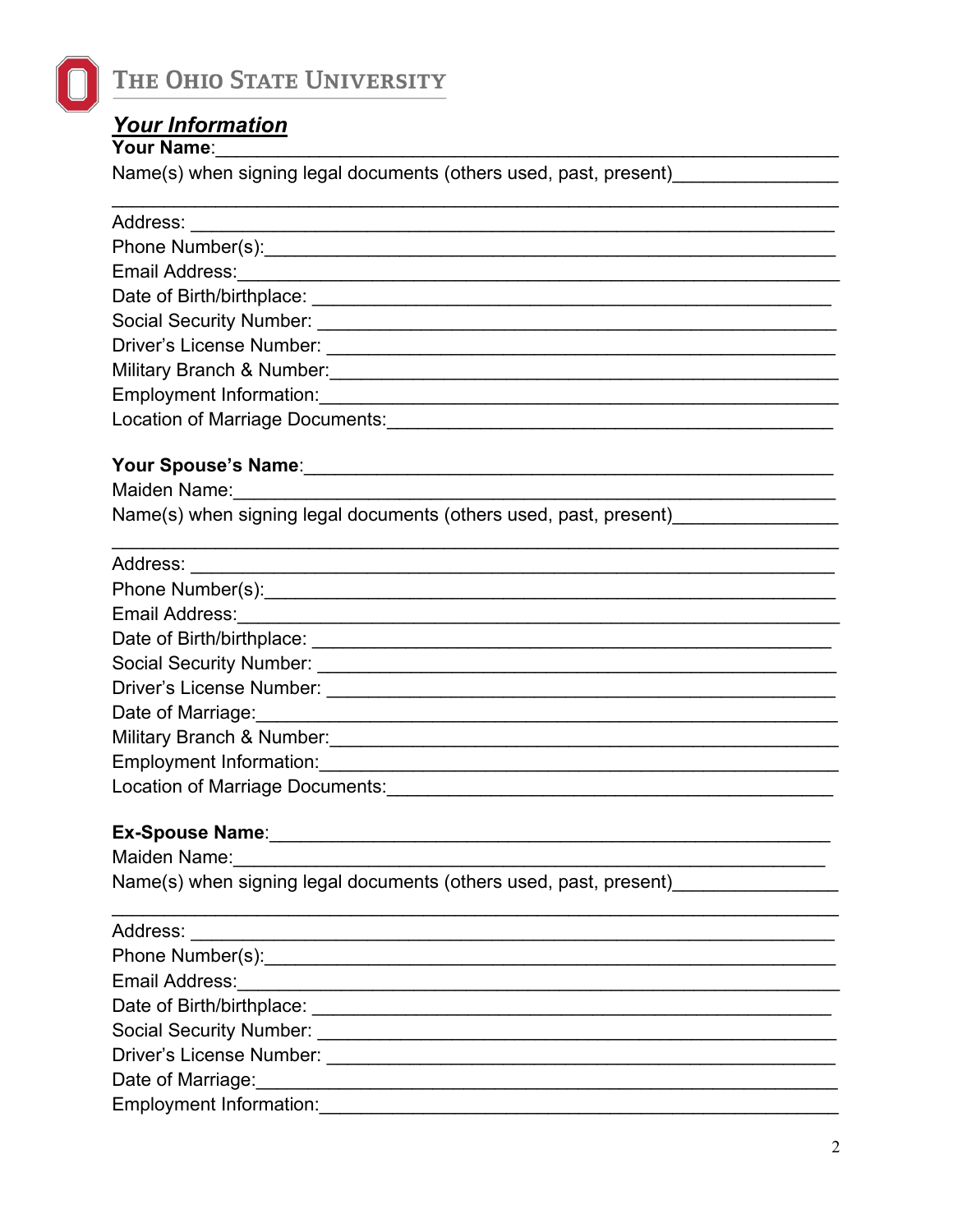

Date of Divorce, Annulment, Legal Separation or Death: \_\_\_\_\_\_\_\_\_\_\_\_\_\_\_\_\_\_\_\_\_\_\_\_\_ 

| <b>Your Children</b>                                                                                                                                                                                                           |
|--------------------------------------------------------------------------------------------------------------------------------------------------------------------------------------------------------------------------------|
| First Child's Name:                                                                                                                                                                                                            |
| biological stepchild<br>__adopted                                                                                                                                                                                              |
| Spouses Name: Manual Communication of the Communication of the Communication of the Communication of the Communication of the Communication of the Communication of the Communication of the Communication of the Communicatio |
|                                                                                                                                                                                                                                |
|                                                                                                                                                                                                                                |
| Email Address: All Annual Address: All Annual Address: All Annual Address: All Annual Address: All Annual Address: All Annual Address: All Annual Address: All Annual Address: All Annual Address: All Annual Address: All Ann |
|                                                                                                                                                                                                                                |
|                                                                                                                                                                                                                                |
|                                                                                                                                                                                                                                |
| Location of Birth/Adoption/Death Certificate: __________________________________                                                                                                                                               |
|                                                                                                                                                                                                                                |
| Grandchildren's Name(s), Date of Birth, and Relationship to Your Child (biological, step                                                                                                                                       |
| or adopted)                                                                                                                                                                                                                    |
|                                                                                                                                                                                                                                |
|                                                                                                                                                                                                                                |
| 3.                                                                                                                                                                                                                             |
| 4.                                                                                                                                                                                                                             |
| 5.                                                                                                                                                                                                                             |
|                                                                                                                                                                                                                                |
| Second Child's Name: _______________                                                                                                                                                                                           |
| biological ______stepchild<br>adopted                                                                                                                                                                                          |
|                                                                                                                                                                                                                                |
|                                                                                                                                                                                                                                |
|                                                                                                                                                                                                                                |
|                                                                                                                                                                                                                                |
|                                                                                                                                                                                                                                |
|                                                                                                                                                                                                                                |
| Driver's License Number:                                                                                                                                                                                                       |
| Location of Birth/Adoption/Death Certificate: Marian Marian Advisory Marian Marian Marian Marian Marian Maria                                                                                                                  |
| If Deceased: date of death/resting place: __________________                                                                                                                                                                   |
| Grandchildren's Name(s), Date of Birth, and Relationship to Your Child (biological, step                                                                                                                                       |
| or adopted)                                                                                                                                                                                                                    |
|                                                                                                                                                                                                                                |
|                                                                                                                                                                                                                                |
|                                                                                                                                                                                                                                |
| 4.                                                                                                                                                                                                                             |
| 5.                                                                                                                                                                                                                             |
|                                                                                                                                                                                                                                |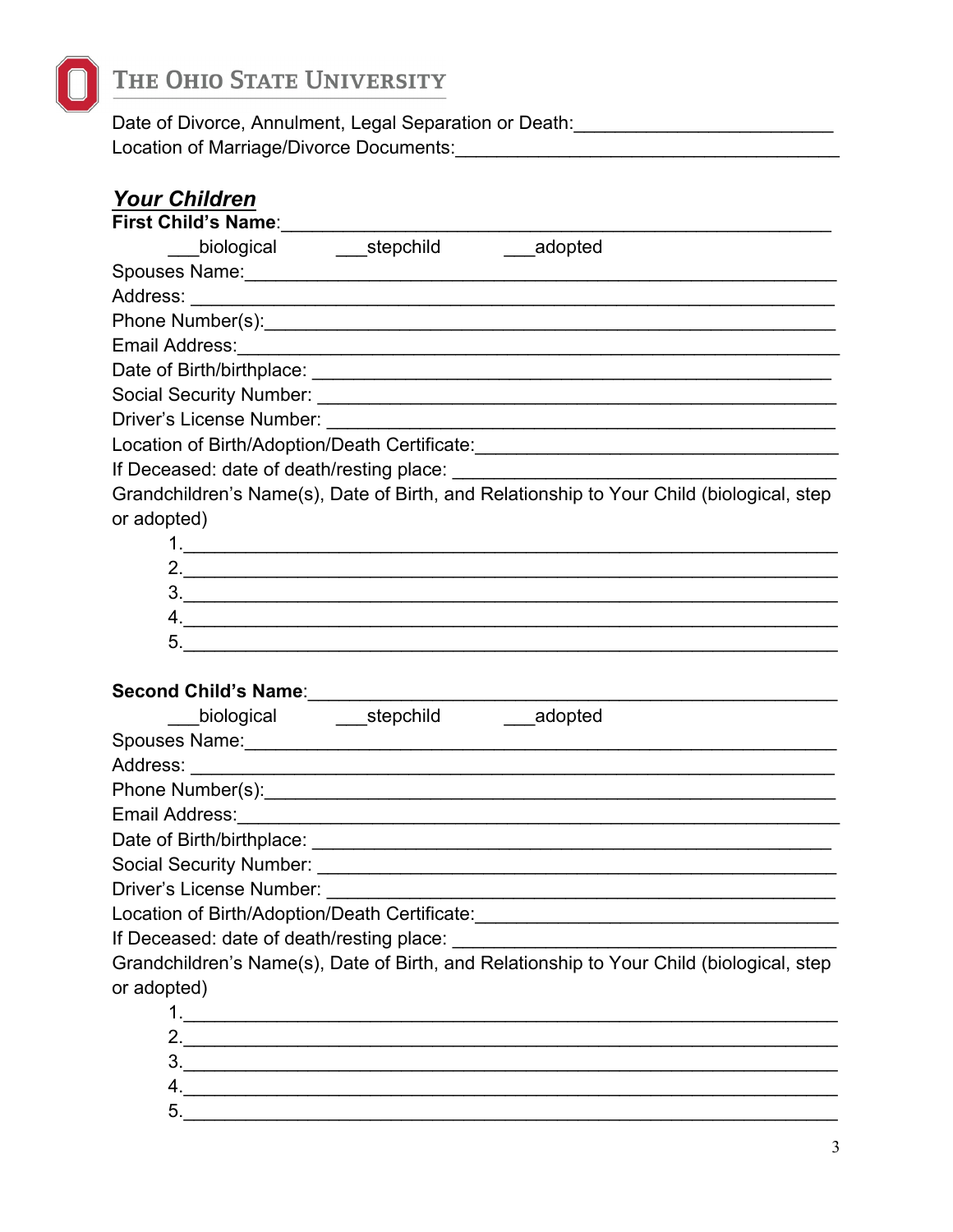

| Third Child's Name:                                                                                                                                                                                                            |  |  |
|--------------------------------------------------------------------------------------------------------------------------------------------------------------------------------------------------------------------------------|--|--|
| biological ________stepchild<br>___adopted                                                                                                                                                                                     |  |  |
| Spouses Name: Manner Spouse of the Contract of the Contract of the Contract of the Contract of the Contract of the Contract of the Contract of the Contract of the Contract of the Contract of the Contract of the Contract of |  |  |
|                                                                                                                                                                                                                                |  |  |
|                                                                                                                                                                                                                                |  |  |
|                                                                                                                                                                                                                                |  |  |
| Email Address: All Annual Address: All Annual Address: All Annual Address: All Annual Address: All Annual Address: All Annual Address: All Annual Address: All Annual Address: All Annual Address: All Annual Address: All Ann |  |  |
|                                                                                                                                                                                                                                |  |  |
|                                                                                                                                                                                                                                |  |  |
|                                                                                                                                                                                                                                |  |  |
| Location of Birth/Adoption/Death Certificate:___________________________________                                                                                                                                               |  |  |
|                                                                                                                                                                                                                                |  |  |
| Grandchildren's Name(s), Date of Birth, and Relationship to Your Child (biological, step                                                                                                                                       |  |  |
| or adopted)                                                                                                                                                                                                                    |  |  |
|                                                                                                                                                                                                                                |  |  |
|                                                                                                                                                                                                                                |  |  |
|                                                                                                                                                                                                                                |  |  |
| 4.                                                                                                                                                                                                                             |  |  |
| 5.                                                                                                                                                                                                                             |  |  |
|                                                                                                                                                                                                                                |  |  |
| Fourth Child's Name:                                                                                                                                                                                                           |  |  |
|                                                                                                                                                                                                                                |  |  |
|                                                                                                                                                                                                                                |  |  |
|                                                                                                                                                                                                                                |  |  |
| Address:                                                                                                                                                                                                                       |  |  |
|                                                                                                                                                                                                                                |  |  |
|                                                                                                                                                                                                                                |  |  |
|                                                                                                                                                                                                                                |  |  |
|                                                                                                                                                                                                                                |  |  |
| Driver's License Number:                                                                                                                                                                                                       |  |  |
| Location of Birth/Adoption/Death Certificate: Manuscription of Birth/Adoption/Death Certificate:                                                                                                                               |  |  |
|                                                                                                                                                                                                                                |  |  |
| Grandchildren's Name(s), Date of Birth, and Relationship to Your Child (biological, step                                                                                                                                       |  |  |
| or adopted)                                                                                                                                                                                                                    |  |  |
|                                                                                                                                                                                                                                |  |  |
|                                                                                                                                                                                                                                |  |  |
|                                                                                                                                                                                                                                |  |  |
| 4.                                                                                                                                                                                                                             |  |  |
|                                                                                                                                                                                                                                |  |  |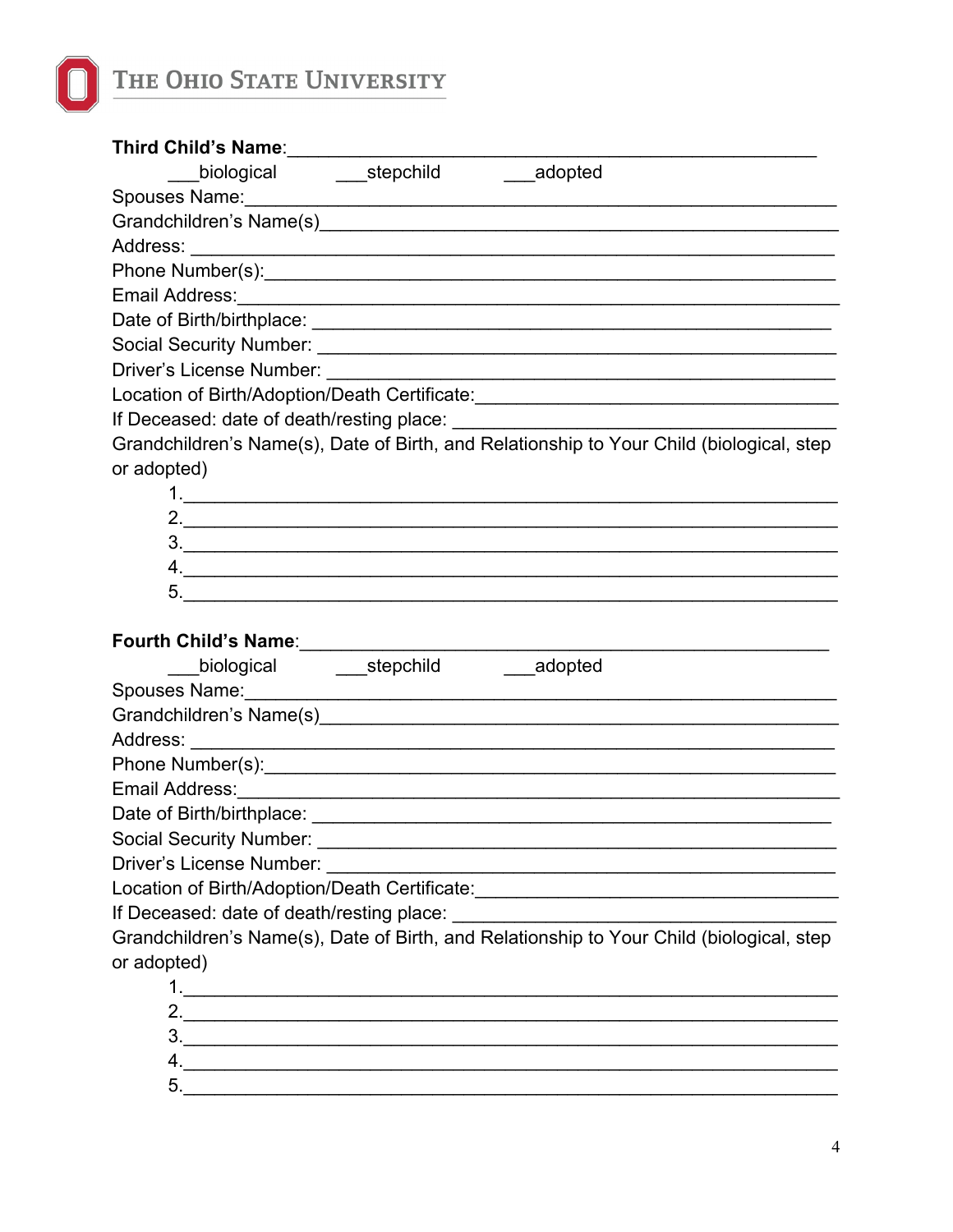

# **Your Parents**

| Mother's Name:                                            |  |
|-----------------------------------------------------------|--|
| Spouses Name: Spouses Name:                               |  |
|                                                           |  |
|                                                           |  |
| Email Address: <u>Communication</u>                       |  |
|                                                           |  |
|                                                           |  |
| If Deceased: date of death/resting place:                 |  |
| Location of Death Certificate: Material Material Analysis |  |
|                                                           |  |

### Father's Name:

| Spouses Name: Mannell Allen Manner Manner Manner Manner Manner Manner Manner Manner Manner Manner Manner Manner |  |
|-----------------------------------------------------------------------------------------------------------------|--|
| Address: 2008                                                                                                   |  |
| Phone Number(s): 2000                                                                                           |  |
| Email Address: _________________                                                                                |  |
|                                                                                                                 |  |
| Social Security Number: _______________                                                                         |  |
| If Deceased: date of death/resting place:                                                                       |  |
| Location of Death Certificate:                                                                                  |  |
|                                                                                                                 |  |

## Your Spouse's Parents

| <b>Mother's Name:</b>                                                                                                                                                                                                          |  |
|--------------------------------------------------------------------------------------------------------------------------------------------------------------------------------------------------------------------------------|--|
| Spouses Name:                                                                                                                                                                                                                  |  |
| Address: 2008                                                                                                                                                                                                                  |  |
|                                                                                                                                                                                                                                |  |
| Email Address: Management Contract of Contract of Contract of Contract of Contract of Contract of Contract of Contract of Contract of Contract of Contract of Contract of Contract of Contract of Contract of Contract of Cont |  |
|                                                                                                                                                                                                                                |  |
| Social Security Number: Social Security Number:                                                                                                                                                                                |  |
| If Deceased: date of death/resting place: If Deceased: date of death/resting place:                                                                                                                                            |  |
| Location of Death Certificate:                                                                                                                                                                                                 |  |
|                                                                                                                                                                                                                                |  |

### Father's Name: Manual Manual Manual Manual Manual Manual Manual Manual Manual Manual Manual Manual Manual Manual

| Spouses Name:                             |  |
|-------------------------------------------|--|
| Address:                                  |  |
| Phone Number(s): Note that the Number     |  |
| Email Address:                            |  |
| Date of Birth/birthplace:                 |  |
| Social Security Number:                   |  |
| If Deceased: date of death/resting place: |  |
| Location of Death Certificate:            |  |
|                                           |  |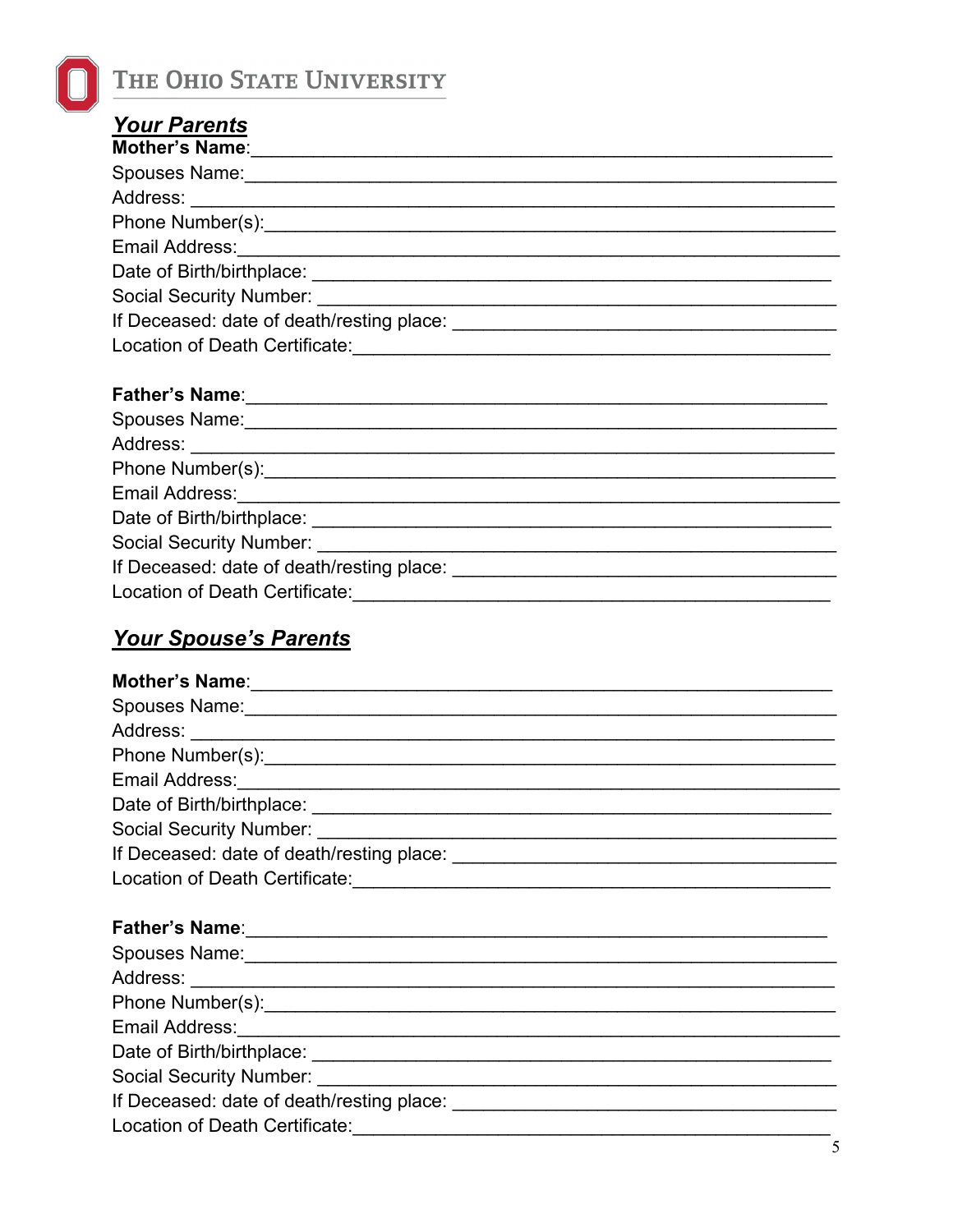

#### *Important Estate Planning Questions*

There are many questions which your attorney and estate planning attorney will need to ask to you as you develop your estate plan. These questions will help them plan for the needs of your surviving spouse, children, and grandchildren as well as help you analyze the potential federal and state tax potential of your estate.

| Do you or your spouse receive social security, disability or other governmental<br>benefits?<br>yes<br>$\overline{\phantom{a}}$ no                                                                                                              |  |  |
|-------------------------------------------------------------------------------------------------------------------------------------------------------------------------------------------------------------------------------------------------|--|--|
| Do you have long-term care insurance? ves<br>no<br>If so, please list details on page                                                                                                                                                           |  |  |
| Are you or your spouse making any payments pursuant to a divorce or property<br>settlement order? yes<br>no<br>If yes, please attach a copy to this document                                                                                    |  |  |
| If married, have you and your spouse signed a pre or post marriage contract?<br>$__yes$<br>If yes, please attach a copy to this document                                                                                                        |  |  |
| Have you or your spouse been widowed? Wes<br>no<br>If yes, please include the federal estate tax return or state death tax return with<br>this document.                                                                                        |  |  |
| Have you or your spouse ever filed a federal gift tax return which is required for<br>gifts made over the federal gift tax annual exclusion per year person?<br>yes<br>no<br>If yes, please include copies of these returns with this document. |  |  |
| Have you and your spouse completed previous wills, trusts or other estate<br>planning documents?<br>yes<br><u>no and no motive</u><br>If yes, please include a copy with this document.                                                         |  |  |
| Are there any charitable organizations you wish to donate at the time of your<br>death?<br>$V$ es<br><u>nominal</u>                                                                                                                             |  |  |
| Are you or your spouse currently the beneficiary to anyone else's trust or expect<br>to receive an inheritance from someone?                                                                                                                    |  |  |

\_\_\_\_\_yes \_\_\_\_\_no

If yes, please provide details\_\_\_\_\_\_\_\_\_\_\_\_\_\_\_\_\_\_\_\_\_\_\_\_\_\_\_\_\_\_\_\_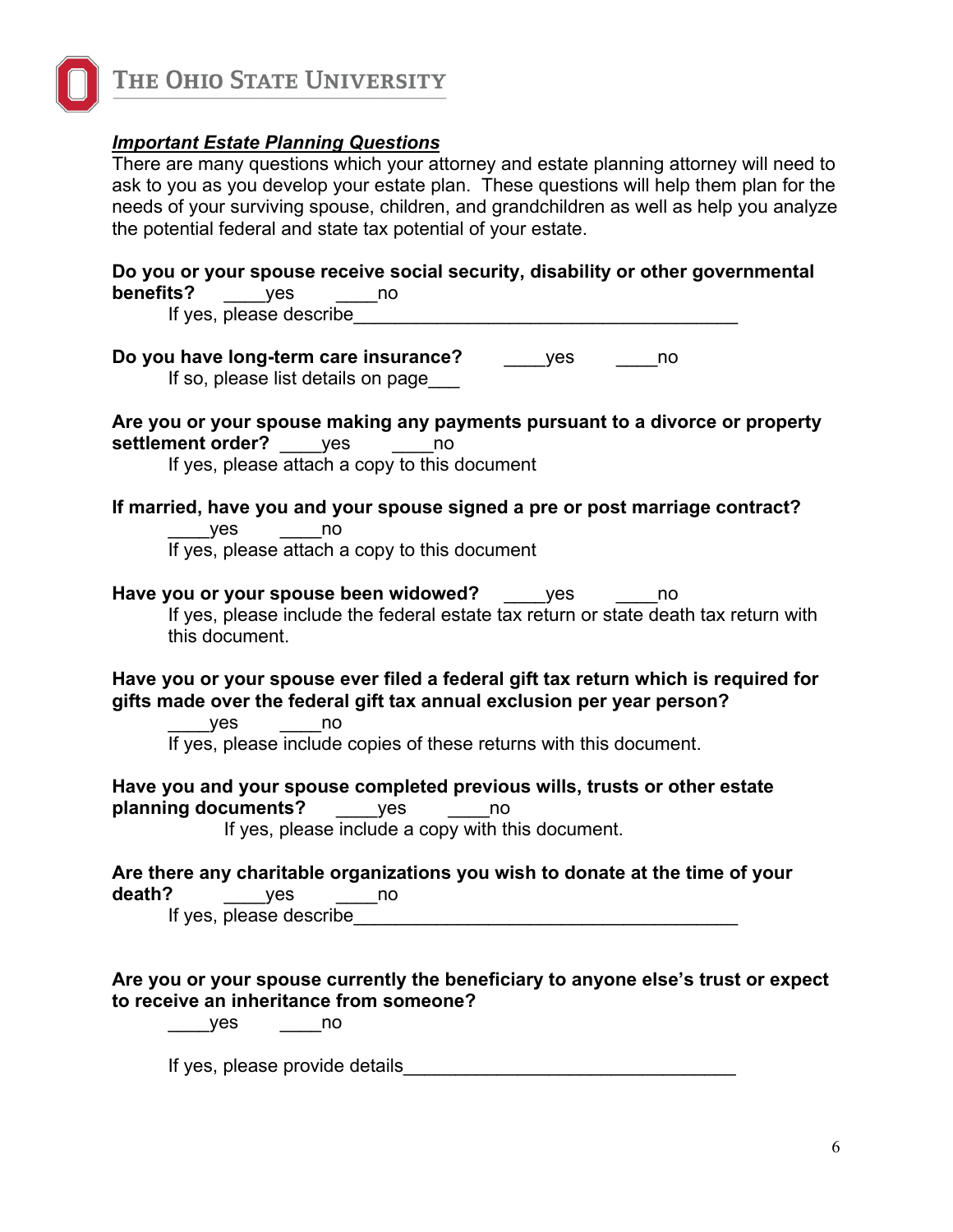|                                                                                                   | THE OHIO STATE UNIVERSITY                                                                          |  |  |
|---------------------------------------------------------------------------------------------------|----------------------------------------------------------------------------------------------------|--|--|
|                                                                                                   | Do you have adopted or children or step children? ves ho                                           |  |  |
|                                                                                                   | If yes, please provide details on page 3 or 4.                                                     |  |  |
|                                                                                                   | Do any of your children have special educational, medical or physical needs?<br>______yes ______no |  |  |
|                                                                                                   |                                                                                                    |  |  |
|                                                                                                   | Do any of your children receive governmental support or benefits?<br>yes<br>$\sim$ no              |  |  |
|                                                                                                   |                                                                                                    |  |  |
| Do you provide primary or other major financial support to adult children or<br>others?<br>yes no |                                                                                                    |  |  |
|                                                                                                   | Do you own any interests in a Partnership?                                                         |  |  |
|                                                                                                   |                                                                                                    |  |  |
|                                                                                                   | ______yes ______no                                                                                 |  |  |
|                                                                                                   | Do you own any interests in an LLC?<br>_____yes _____no                                            |  |  |
|                                                                                                   |                                                                                                    |  |  |
|                                                                                                   | Do you own any interests in any C corporations?<br>yes no                                          |  |  |
|                                                                                                   | Do you own any interests in any S corporations?<br>yes<br>no<br>$\mathcal{L} = \mathcal{L}$        |  |  |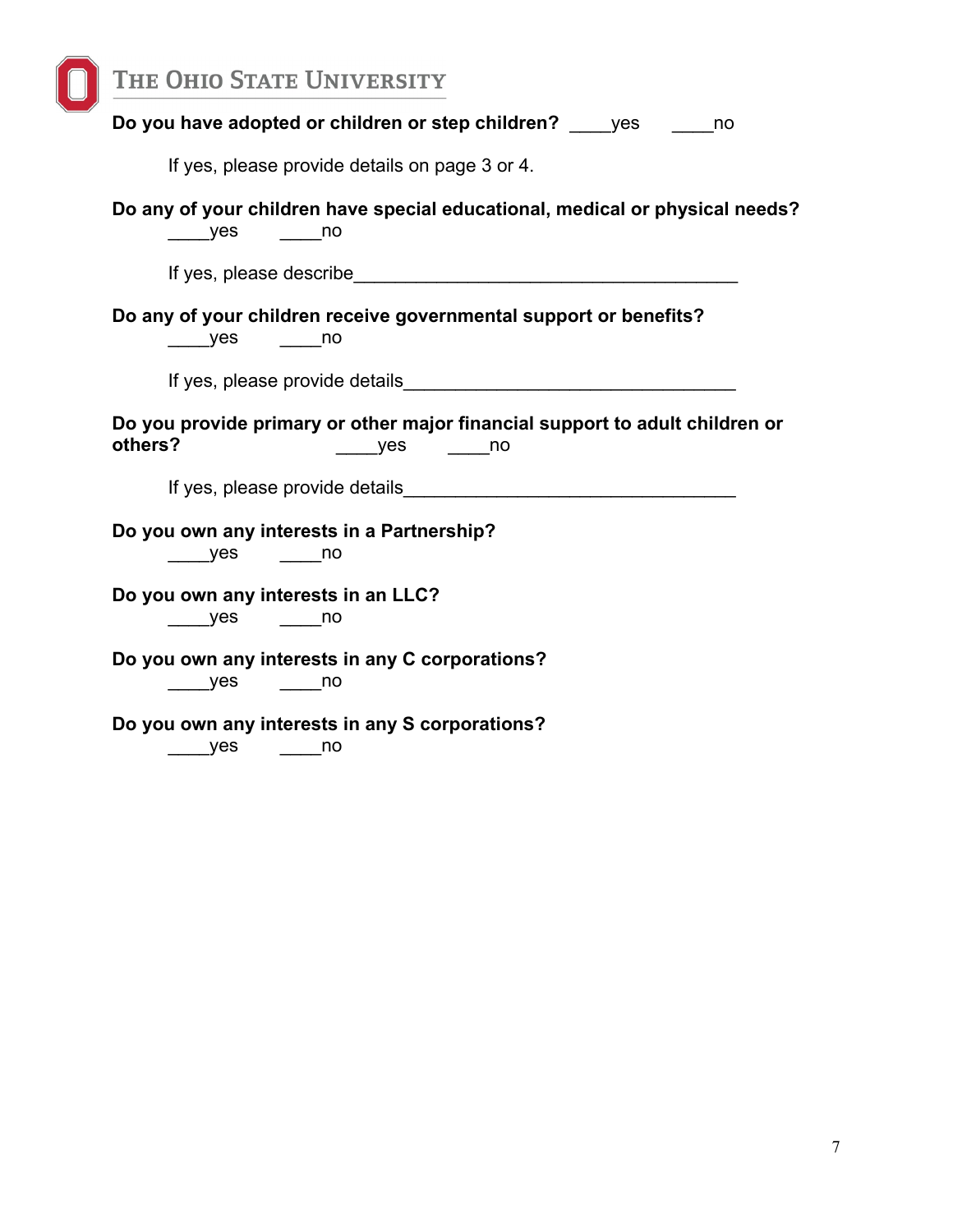

# *Power of Attorney*

| <b>Name</b>                                              | <b>Contact Information</b><br>(address, phone, email) |
|----------------------------------------------------------|-------------------------------------------------------|
|                                                          |                                                       |
| <b>Power of Attorney over my Assets</b>                  |                                                       |
| 1 <sup>st</sup>                                          |                                                       |
| 2 <sup>nd</sup>                                          |                                                       |
|                                                          |                                                       |
| <b>Power of Attorney for Medical</b><br><b>Decisions</b> |                                                       |
| 1 <sup>st</sup>                                          |                                                       |
| 2 <sub>nd</sub>                                          |                                                       |
|                                                          |                                                       |
| <b>Guardians over my Person</b>                          |                                                       |
| 1 <sup>st</sup>                                          |                                                       |
| 2 <sub>nd</sub>                                          |                                                       |
|                                                          |                                                       |
| <b>Guardians for Minor Children</b>                      |                                                       |
| 1 <sup>st</sup>                                          |                                                       |
| 2 <sup>nd</sup>                                          |                                                       |
|                                                          |                                                       |
| <b>Guardians for Domestic Pets</b>                       |                                                       |
| 1 <sup>st</sup>                                          |                                                       |
| 2 <sup>nd</sup>                                          |                                                       |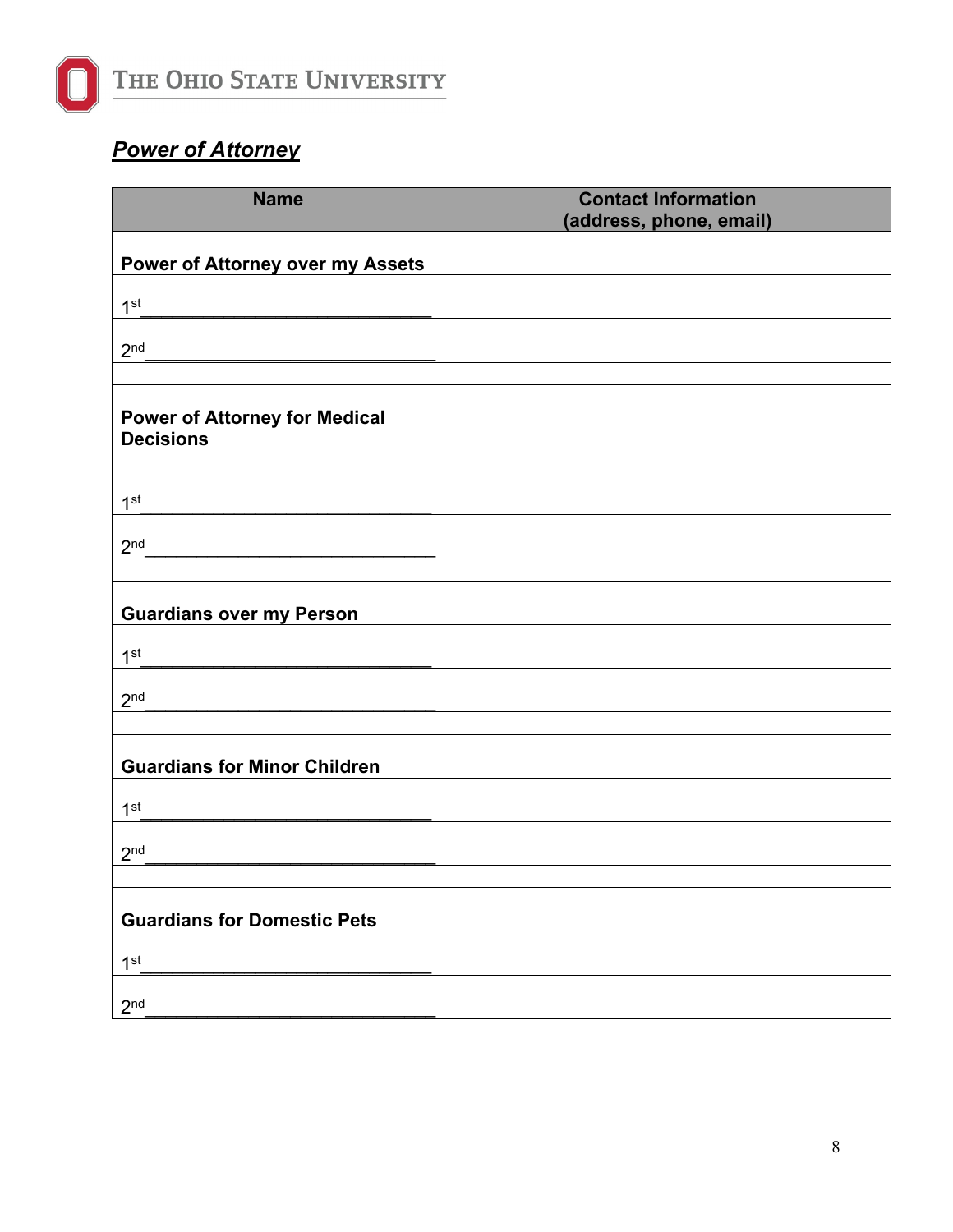

# *Your Family Advisors*

| <b>Type of</b><br><b>Advisor</b> | <b>Name</b> | <b>Address</b> | Phone(s) | <b>Email</b> |
|----------------------------------|-------------|----------------|----------|--------------|
| Accountant                       |             |                |          |              |
| Attorney                         |             |                |          |              |
| <b>Banker</b>                    |             |                |          |              |
| <b>Broker</b>                    |             |                |          |              |
| Clergy                           |             |                |          |              |
| Dentist                          |             |                |          |              |
| Doctor                           |             |                |          |              |
| Financial                        |             |                |          |              |
| Advisor                          |             |                |          |              |
| Funeral                          |             |                |          |              |
| Director                         |             |                |          |              |
| Life                             |             |                |          |              |
| Insurance                        |             |                |          |              |
| Agent (s)                        |             |                |          |              |
| Property                         |             |                |          |              |
| Insurance                        |             |                |          |              |
| Agent (s)                        |             |                |          |              |
|                                  |             |                |          |              |
|                                  |             |                |          |              |
|                                  |             |                |          |              |
|                                  |             |                |          |              |
|                                  |             |                |          |              |
|                                  |             |                |          |              |
|                                  |             |                |          |              |
|                                  |             |                |          |              |
|                                  |             |                |          |              |
|                                  |             |                |          |              |
|                                  |             |                |          |              |
|                                  |             |                |          |              |
|                                  |             |                |          |              |
|                                  |             |                |          |              |
|                                  |             |                |          |              |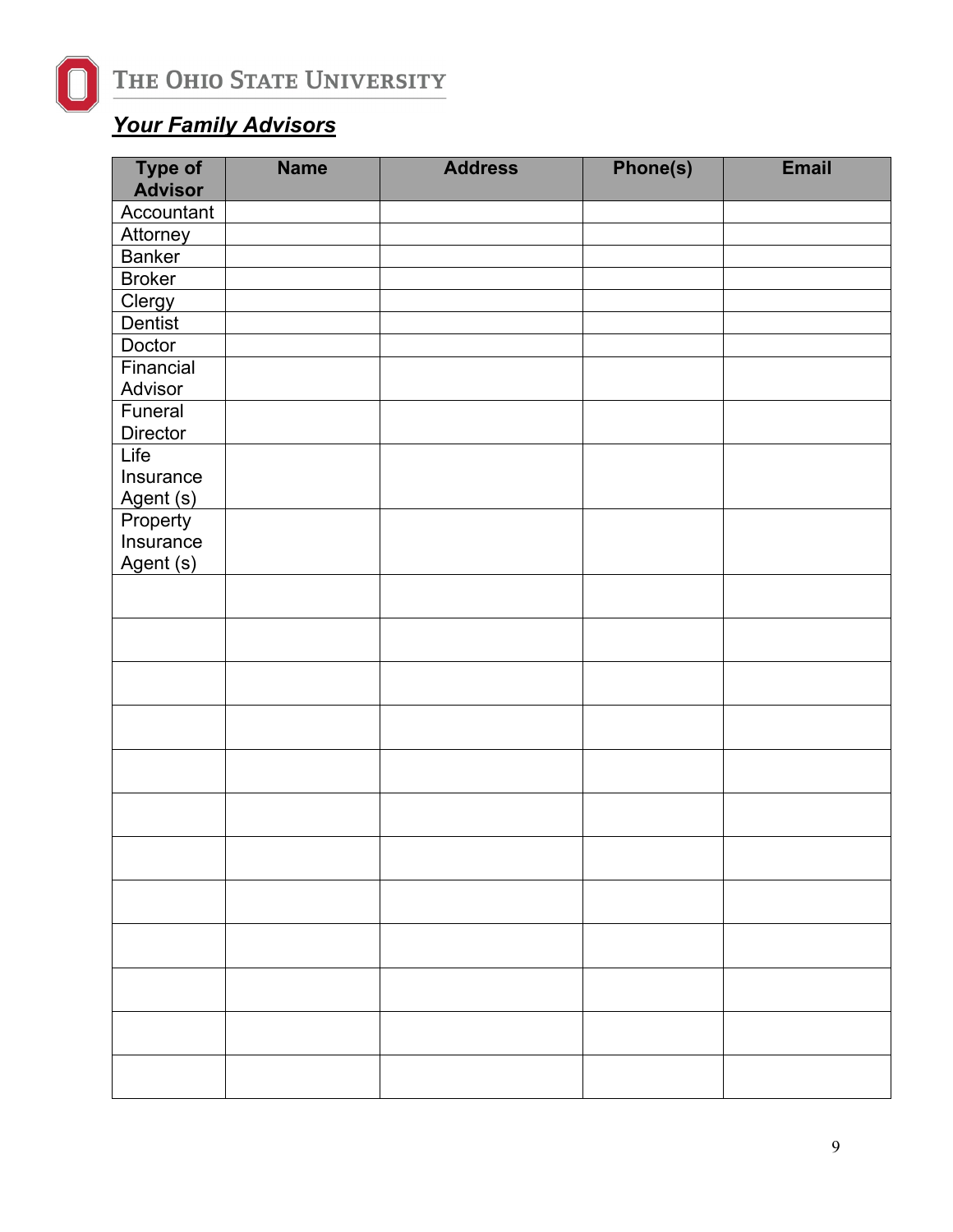

# *Your Farm Advisors*

| <b>Type of</b><br><b>Advisor</b> | <b>Name</b> | <b>Phone</b> | <b>Email</b> | <b>Comments</b><br>(what service do |
|----------------------------------|-------------|--------------|--------------|-------------------------------------|
|                                  |             |              |              | they provide for<br>farm)           |
|                                  |             |              |              |                                     |
| Accountant                       |             |              |              |                                     |
| A.I. Technician                  |             |              |              |                                     |
| Attorney                         |             |              |              |                                     |
| <b>Banker</b>                    |             |              |              |                                     |
| <b>Crop Advisor</b>              |             |              |              |                                     |
| Dairy                            |             |              |              |                                     |
| Cooperative                      |             |              |              |                                     |
| Representative                   |             |              |              |                                     |
| Extension                        |             |              |              |                                     |
| Educator                         |             |              |              |                                     |
| Insurance                        |             |              |              |                                     |
| Agent<br>Seed                    |             |              |              |                                     |
| Salesman                         |             |              |              |                                     |
| Veterinarian                     |             |              |              |                                     |
|                                  |             |              |              |                                     |
|                                  |             |              |              |                                     |
|                                  |             |              |              |                                     |
|                                  |             |              |              |                                     |
|                                  |             |              |              |                                     |
|                                  |             |              |              |                                     |
|                                  |             |              |              |                                     |
|                                  |             |              |              |                                     |
|                                  |             |              |              |                                     |
|                                  |             |              |              |                                     |
|                                  |             |              |              |                                     |
|                                  |             |              |              |                                     |
|                                  |             |              |              |                                     |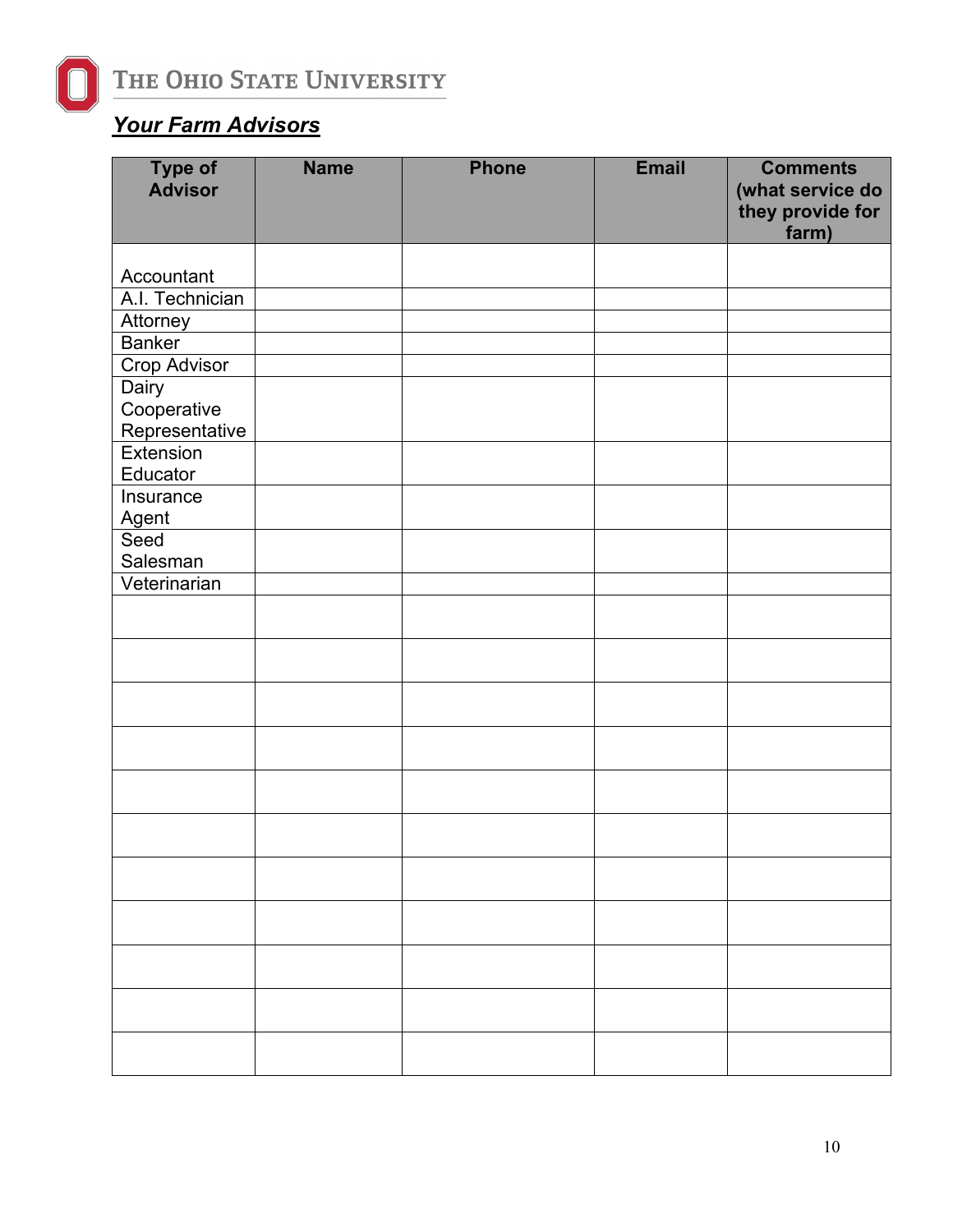

# *Location of Valuable Papers*

| <b>Type of Information</b>             | <b>Location</b><br>(Include address or description on how to locate) |
|----------------------------------------|----------------------------------------------------------------------|
| <b>Personal Documents</b>              |                                                                      |
| Adoption certificates                  |                                                                      |
| <b>Birth certificates</b>              |                                                                      |
| <b>Baptism certificates</b>            |                                                                      |
| Death certificates                     |                                                                      |
| <b>Diplomas</b>                        |                                                                      |
| Divorce decrees                        |                                                                      |
| <b>Employment records</b>              |                                                                      |
| Family health records                  |                                                                      |
| Military records                       |                                                                      |
| Marriage licenses                      |                                                                      |
| Passports                              |                                                                      |
| Naturalization papers                  |                                                                      |
| Social security cards                  |                                                                      |
| $\overline{\text{Tax}}$ Returns        |                                                                      |
| Other                                  |                                                                      |
|                                        |                                                                      |
| <b>Personal Property</b>               |                                                                      |
| Checkbooks                             |                                                                      |
| <b>Deeds</b>                           |                                                                      |
| Insurance (life, health, accident)     |                                                                      |
| papers & documents                     |                                                                      |
| Income tax records                     |                                                                      |
| Inventory of household goods           |                                                                      |
| Jewelry appraisal records              |                                                                      |
| Mortgage papers                        |                                                                      |
| Motor vehicle titles                   |                                                                      |
| Records of property improvements       |                                                                      |
| Safe                                   |                                                                      |
| Savings accounts                       |                                                                      |
| Savings bonds                          |                                                                      |
| <b>Stock certificates</b>              |                                                                      |
| Safe deposit box and key               |                                                                      |
| Secret hiding locations                |                                                                      |
|                                        |                                                                      |
| <b>Wills/Trusts &amp; Instructions</b> |                                                                      |
| End of life/funeral directions         |                                                                      |
| Wills and trust documents              |                                                                      |
| Health care power of attorney          |                                                                      |
| Living will                            |                                                                      |
| Power of attorney                      |                                                                      |
| Special letters of instruction         |                                                                      |
|                                        |                                                                      |
| Other                                  |                                                                      |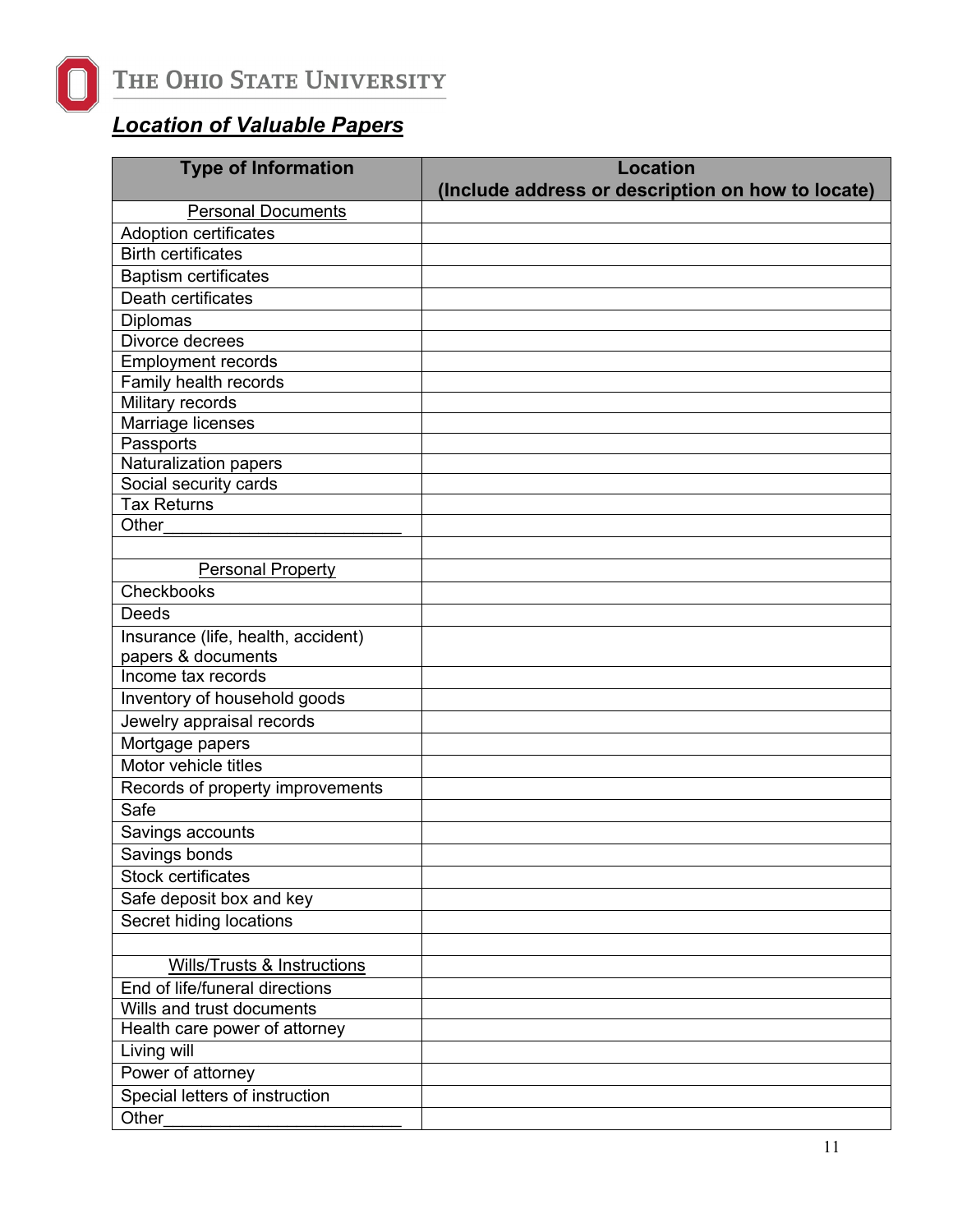

## *Contact Information for Credit Card Information*

| <b>Credit Card Company</b> | <b>Account#</b> | <b>Contact Information</b><br>(address/phone) |
|----------------------------|-----------------|-----------------------------------------------|
|                            |                 |                                               |
|                            |                 |                                               |
|                            |                 |                                               |
|                            |                 |                                               |
|                            |                 |                                               |
|                            |                 |                                               |
|                            |                 |                                               |

### *Account Log-in & Password*

List the on-line accounts you have and the access to them. This could include on-line banking, Facebook/Twitter Accounts, Retirement Accounts, Credit Card Companies, On-Line Reward Accounts

| <b>Account</b> | <b>Web Address</b> | Log-in Name | <b>Password</b> |
|----------------|--------------------|-------------|-----------------|
|                |                    |             |                 |
|                |                    |             |                 |
|                |                    |             |                 |
|                |                    |             |                 |
|                |                    |             |                 |
|                |                    |             |                 |
|                |                    |             |                 |
|                |                    |             |                 |
|                |                    |             |                 |
|                |                    |             |                 |
|                |                    |             |                 |
|                |                    |             |                 |
|                |                    |             |                 |
|                |                    |             |                 |
|                |                    |             |                 |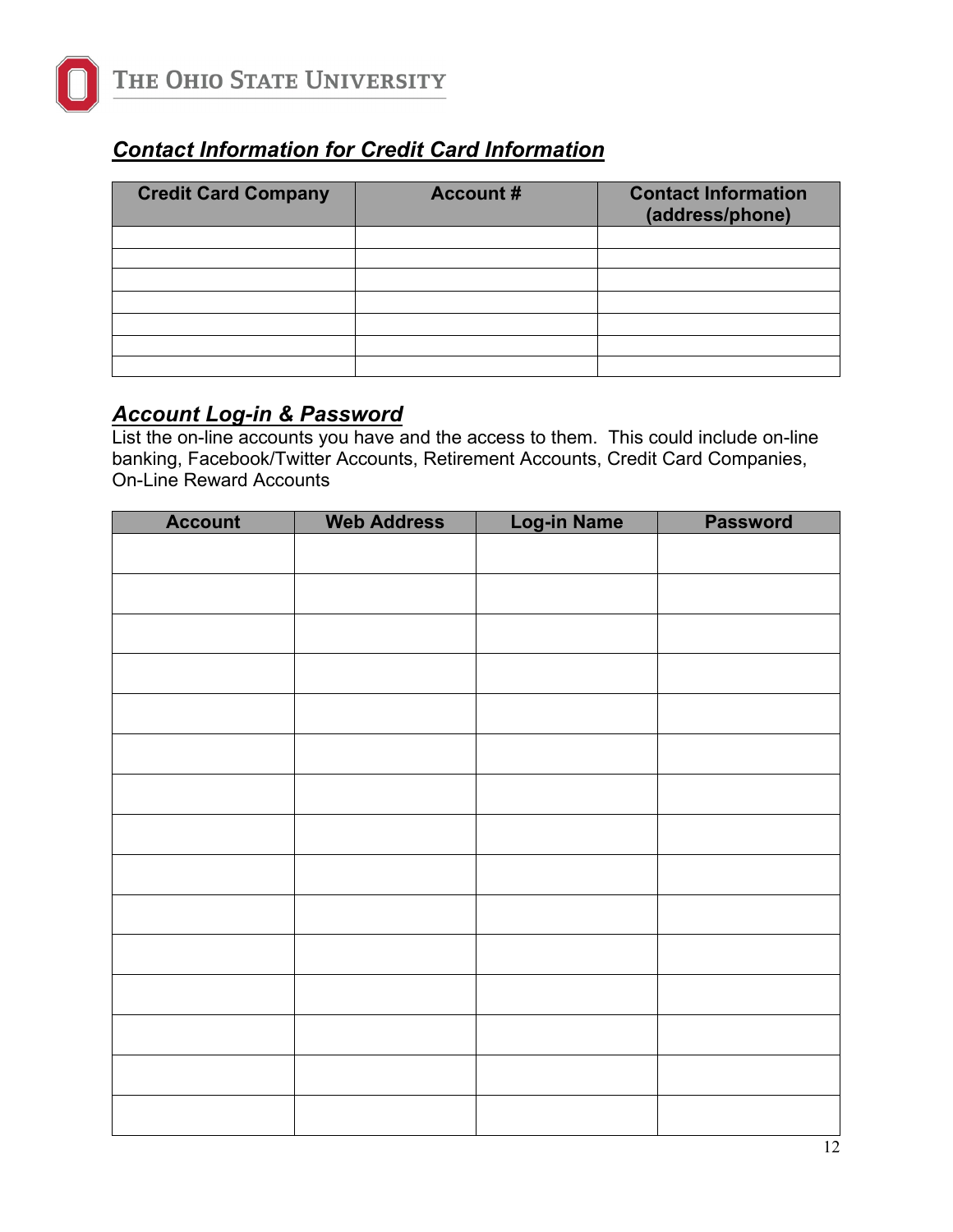

### *Insurance Policies*

List primary health care insurance, major medical, other employer's insurance, Medicare, long-term care insurance, funeral and other policies. Add additional sheets if needed.

| Person(s)<br><b>Insured</b> | <b>Type of</b><br><b>Policy</b> | <b>Amount of</b><br>Coverage | <b>Policy</b><br><b>Number</b> | <b>Name of Group or Company</b><br><b>Providing Insurance</b> |
|-----------------------------|---------------------------------|------------------------------|--------------------------------|---------------------------------------------------------------|
|                             |                                 |                              |                                |                                                               |
|                             |                                 |                              |                                |                                                               |
|                             |                                 |                              |                                |                                                               |
|                             |                                 |                              |                                |                                                               |
|                             |                                 |                              |                                |                                                               |
|                             |                                 |                              |                                |                                                               |
|                             |                                 |                              |                                |                                                               |
|                             |                                 |                              |                                |                                                               |

### *Property Insurance*

Owners of property carry insurance for different kinds of risk. These include fire, wind, liability, theft, etc. In this section, list your insurance policies (real estate, farm, motor vehicle, personal liability, other property, and any other insurance. Add additional sheets if needed.

| <b>Description</b><br>of Property<br><b>Insured</b> | <b>Kind of</b><br><b>Risk</b><br><b>Insured</b> | <b>Amount of</b><br>Coverage | <b>Policy</b><br><b>Number</b> | <b>Name of Group or Company</b><br><b>Providing Insurance</b> |
|-----------------------------------------------------|-------------------------------------------------|------------------------------|--------------------------------|---------------------------------------------------------------|
|                                                     |                                                 |                              |                                |                                                               |
|                                                     |                                                 |                              |                                |                                                               |
|                                                     |                                                 |                              |                                |                                                               |
|                                                     |                                                 |                              |                                |                                                               |
|                                                     |                                                 |                              |                                |                                                               |
|                                                     |                                                 |                              |                                |                                                               |
|                                                     |                                                 |                              |                                |                                                               |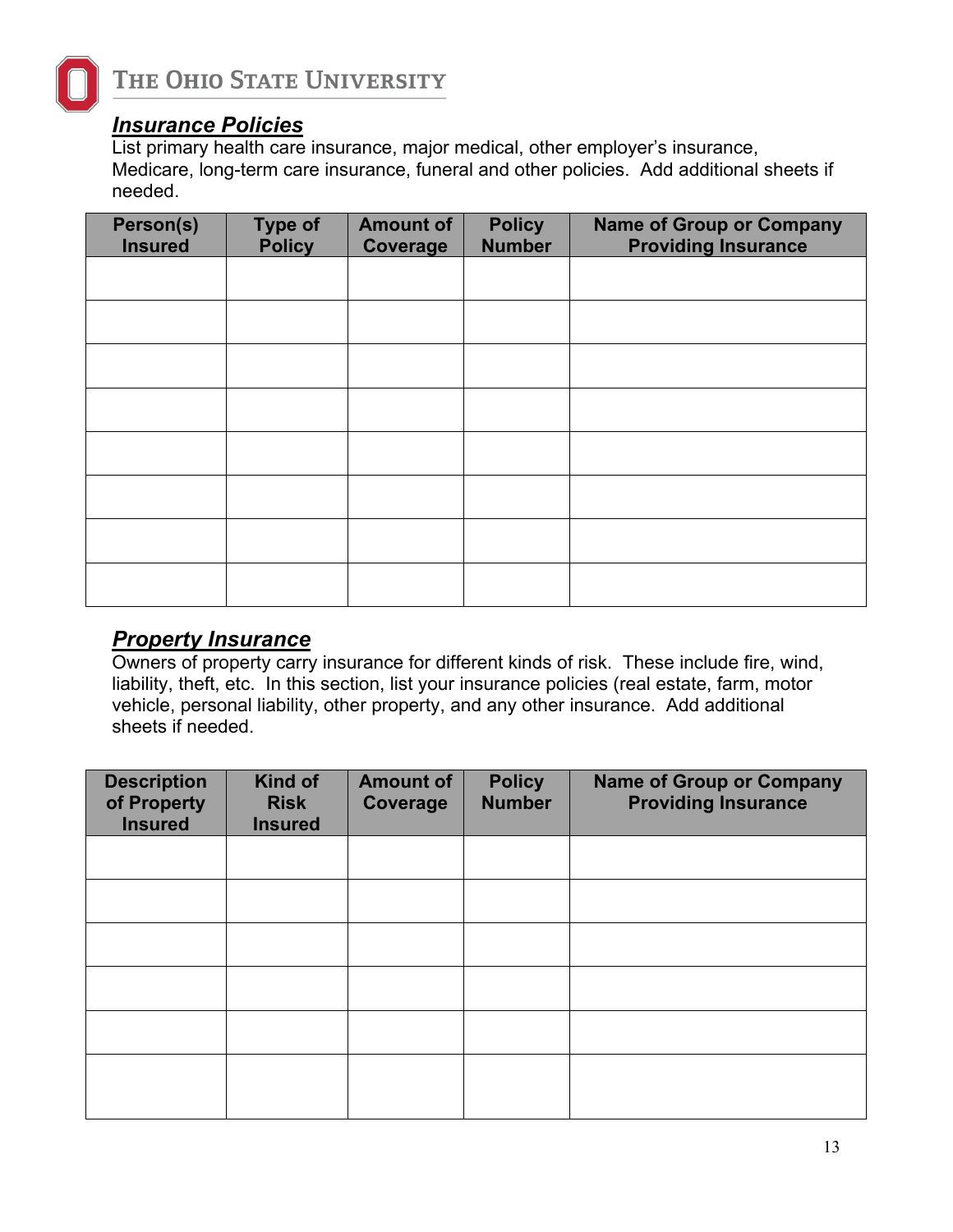

## *Real Estate Property*

List real estate owned by your family or business interest. Include your family residence, vacation home, farmland, rental properties, and time shares. List how each asset is titled. This could include joint tenancy-in-common, Joint tenants with right of survivorship, or single ownership. Add additional sheets if needed.

| <b>General Description</b><br>(address & parcel ID) | Owner(s)<br><b>Name</b> | How<br><b>Titled?</b> | <b>Date</b><br><b>Acquire</b><br>$\mathsf{d}$ | <b>Value at</b><br><b>Acquisitio</b><br>$\mathsf{n}$ | <b>Current</b><br><b>Market</b><br><b>Value</b> | Loan<br><b>Balance</b> |
|-----------------------------------------------------|-------------------------|-----------------------|-----------------------------------------------|------------------------------------------------------|-------------------------------------------------|------------------------|
|                                                     |                         |                       |                                               |                                                      |                                                 |                        |
|                                                     |                         |                       |                                               |                                                      |                                                 |                        |
|                                                     |                         |                       |                                               |                                                      |                                                 |                        |
|                                                     |                         |                       |                                               |                                                      |                                                 |                        |
|                                                     |                         |                       |                                               |                                                      |                                                 |                        |
|                                                     |                         |                       |                                               |                                                      |                                                 |                        |
|                                                     |                         |                       |                                               |                                                      |                                                 |                        |
|                                                     |                         |                       |                                               |                                                      |                                                 |                        |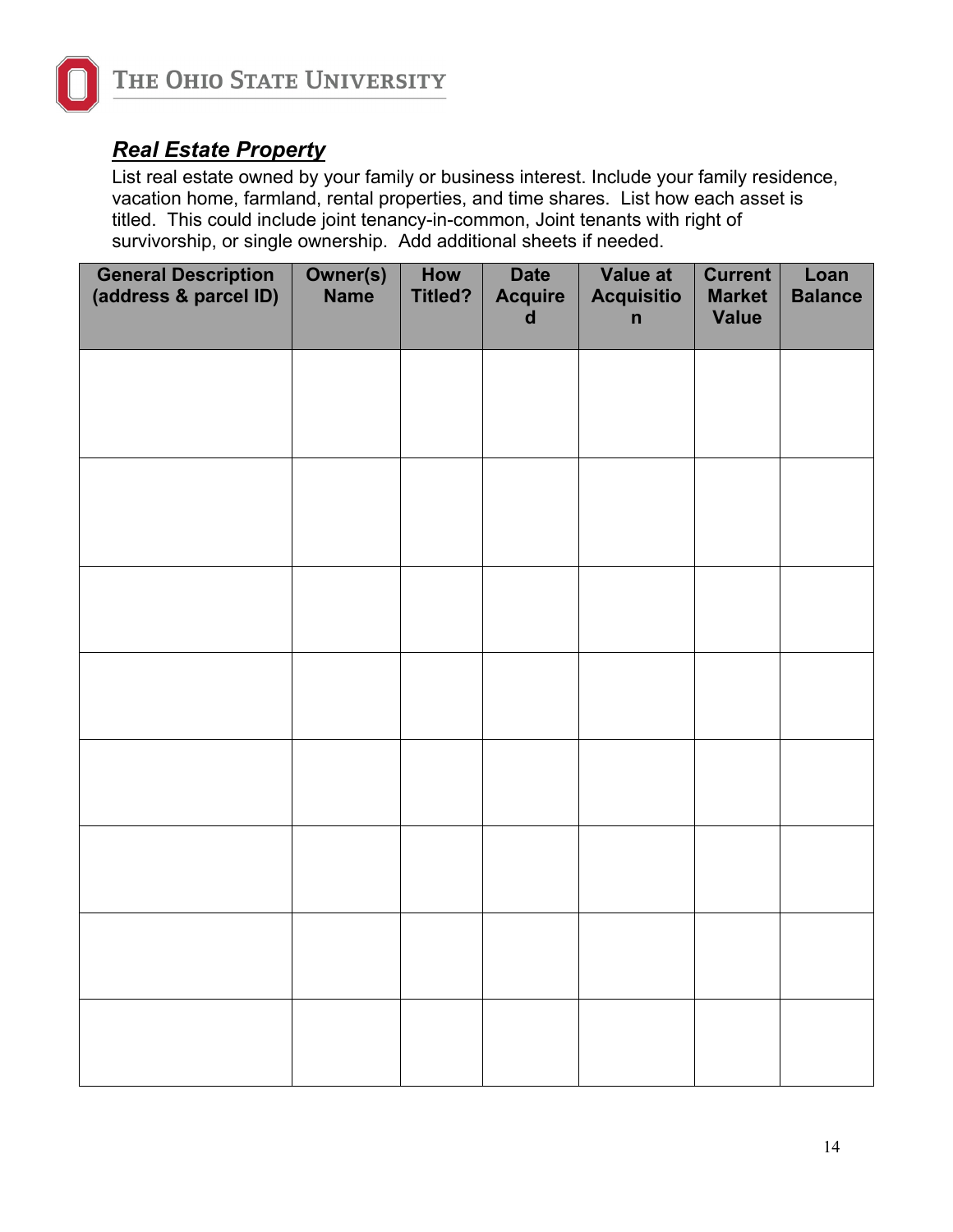

## *Personal Assets*

List your personal assets (non-business assets) such as computers, antiques, jewelry, books, tools, and special collections which you own. You may wish to list who you wish to inherit (these need to be listed in your notarized will or trust documents to be legally binding). Add additional sheets if needed.

| <b>Name of Asset</b> | <b>Date</b><br><b>Acquired</b> | <b>Purchase</b><br>Price or<br><b>Value</b> | <b>Current</b><br>Value | <b>Other Useful Information</b><br>(name of owner, where<br>acquired, where stored or who<br>should inherit) |
|----------------------|--------------------------------|---------------------------------------------|-------------------------|--------------------------------------------------------------------------------------------------------------|
|                      |                                |                                             |                         |                                                                                                              |
|                      |                                |                                             |                         |                                                                                                              |
|                      |                                |                                             |                         |                                                                                                              |
|                      |                                |                                             |                         |                                                                                                              |
|                      |                                |                                             |                         |                                                                                                              |
|                      |                                |                                             |                         |                                                                                                              |
|                      |                                |                                             |                         |                                                                                                              |
|                      |                                |                                             |                         |                                                                                                              |
|                      |                                |                                             |                         |                                                                                                              |
|                      |                                |                                             |                         |                                                                                                              |
|                      |                                |                                             |                         |                                                                                                              |
|                      |                                |                                             |                         |                                                                                                              |
|                      |                                |                                             |                         |                                                                                                              |
|                      |                                |                                             |                         |                                                                                                              |
|                      |                                |                                             |                         |                                                                                                              |
|                      |                                |                                             |                         |                                                                                                              |
|                      |                                |                                             |                         |                                                                                                              |
|                      |                                |                                             |                         |                                                                                                              |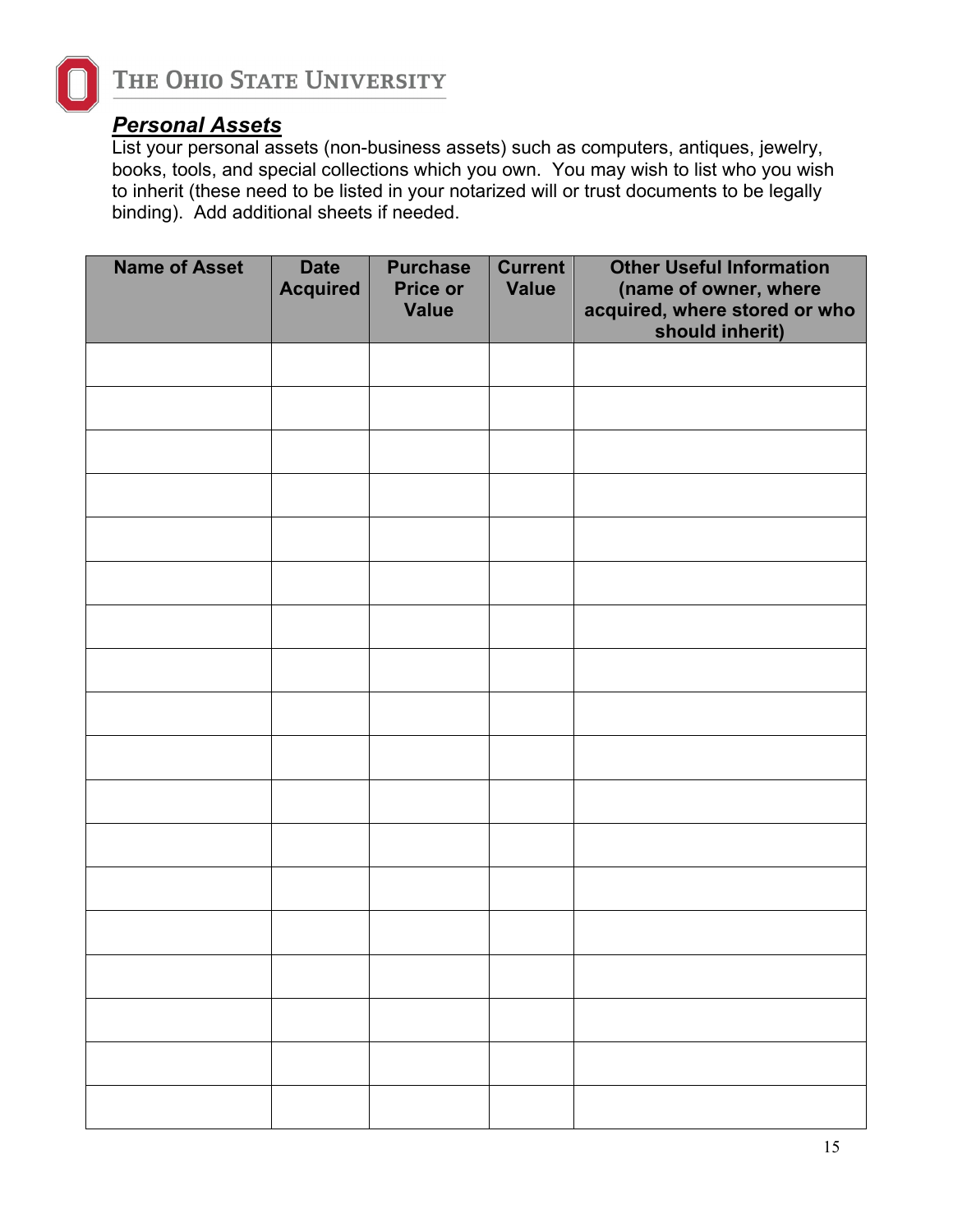

## *Titled Assets*

List your non-business assets which are titled. These could include automobiles, boats, planes and recreational vehicles. It is recommended list where the title is located and evidence of purchase or inheritance. You may wish to list who you wish to inherit (these need to be listed in your notarized will or trust documents to be legally binding). Add additional sheets if needed.

| <b>General Description</b><br>of Asset | Owner(s)<br><b>Name</b> | How<br><b>Titled?</b> | <b>Date</b><br><b>Acquire</b><br>$\mathbf d$ | <b>Value at</b><br><b>Acquisitio</b><br>$\mathsf{n}$ | Current<br><b>Market</b><br><b>Value</b> | Loan<br><b>Balance</b> |
|----------------------------------------|-------------------------|-----------------------|----------------------------------------------|------------------------------------------------------|------------------------------------------|------------------------|
|                                        |                         |                       |                                              |                                                      |                                          |                        |
|                                        |                         |                       |                                              |                                                      |                                          |                        |
|                                        |                         |                       |                                              |                                                      |                                          |                        |
|                                        |                         |                       |                                              |                                                      |                                          |                        |
|                                        |                         |                       |                                              |                                                      |                                          |                        |
|                                        |                         |                       |                                              |                                                      |                                          |                        |
|                                        |                         |                       |                                              |                                                      |                                          |                        |
|                                        |                         |                       |                                              |                                                      |                                          |                        |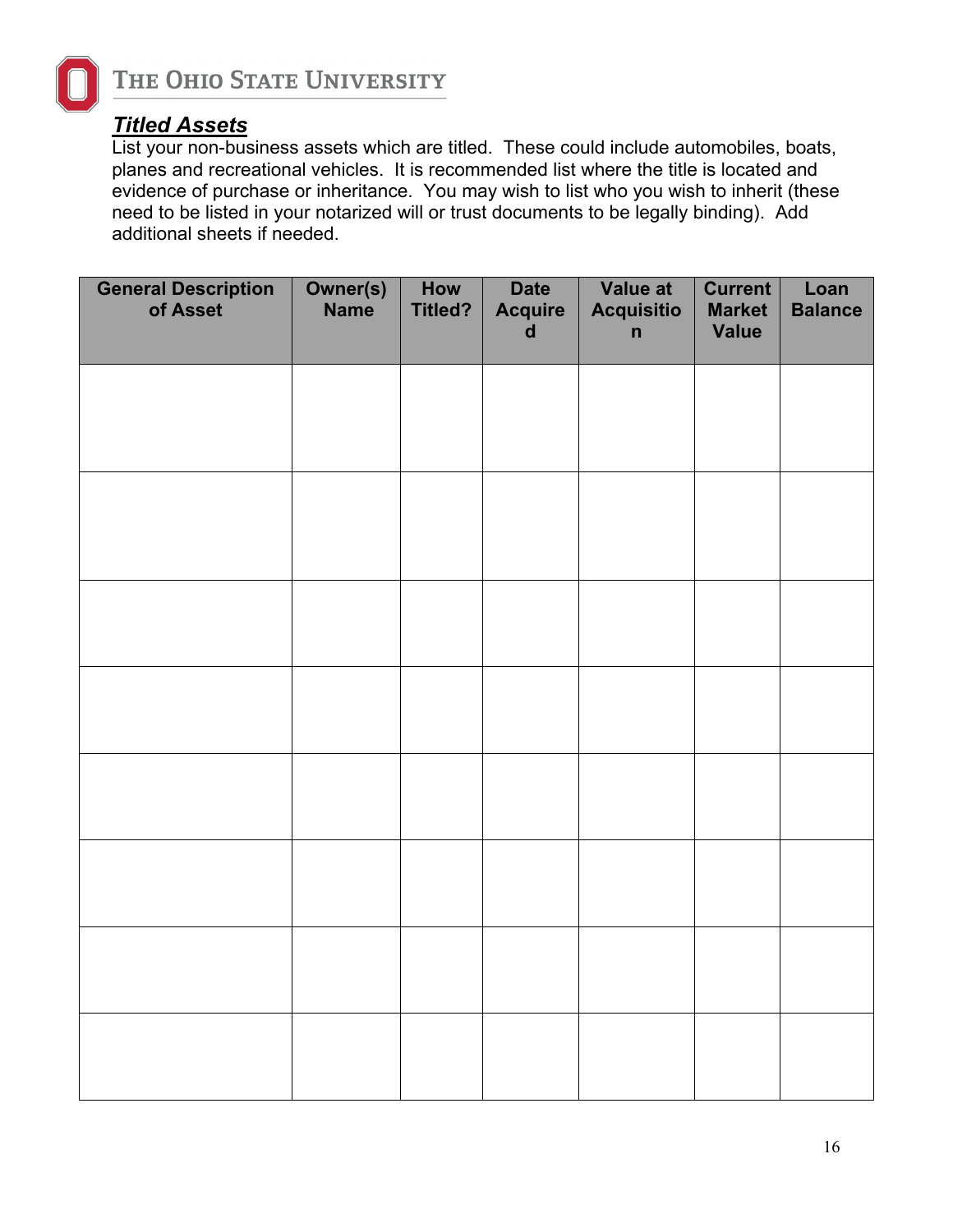

## *Farm Assets*

List your farm assets. These could include machinery and livestock. If the farm is not owned by a corporation or partnership, you will need to treat it as a sole proprietorship. It is recommended to include a current balance sheet and depreciation schedule for the farm with this document. Add additional sheets if needed.

| <b>Name of Asset</b> | <b>Date</b><br><b>Acquired</b> | <b>Purchas</b><br>e Price<br>or Value | <b>Current</b><br><b>Value</b> | <b>Depreciation</b><br><b>Claimed</b> | <b>Other Useful</b><br><b>Information</b><br>(name of owner,<br>where acquired,<br>where stored or<br>who should<br>inherit) |
|----------------------|--------------------------------|---------------------------------------|--------------------------------|---------------------------------------|------------------------------------------------------------------------------------------------------------------------------|
|                      |                                |                                       |                                |                                       |                                                                                                                              |
|                      |                                |                                       |                                |                                       |                                                                                                                              |
|                      |                                |                                       |                                |                                       |                                                                                                                              |
|                      |                                |                                       |                                |                                       |                                                                                                                              |
|                      |                                |                                       |                                |                                       |                                                                                                                              |
|                      |                                |                                       |                                |                                       |                                                                                                                              |
|                      |                                |                                       |                                |                                       |                                                                                                                              |
|                      |                                |                                       |                                |                                       |                                                                                                                              |
|                      |                                |                                       |                                |                                       |                                                                                                                              |
|                      |                                |                                       |                                |                                       |                                                                                                                              |
|                      |                                |                                       |                                |                                       |                                                                                                                              |
|                      |                                |                                       |                                |                                       |                                                                                                                              |
|                      |                                |                                       |                                |                                       |                                                                                                                              |
|                      |                                |                                       |                                |                                       |                                                                                                                              |
|                      |                                |                                       |                                |                                       |                                                                                                                              |
|                      |                                |                                       |                                |                                       |                                                                                                                              |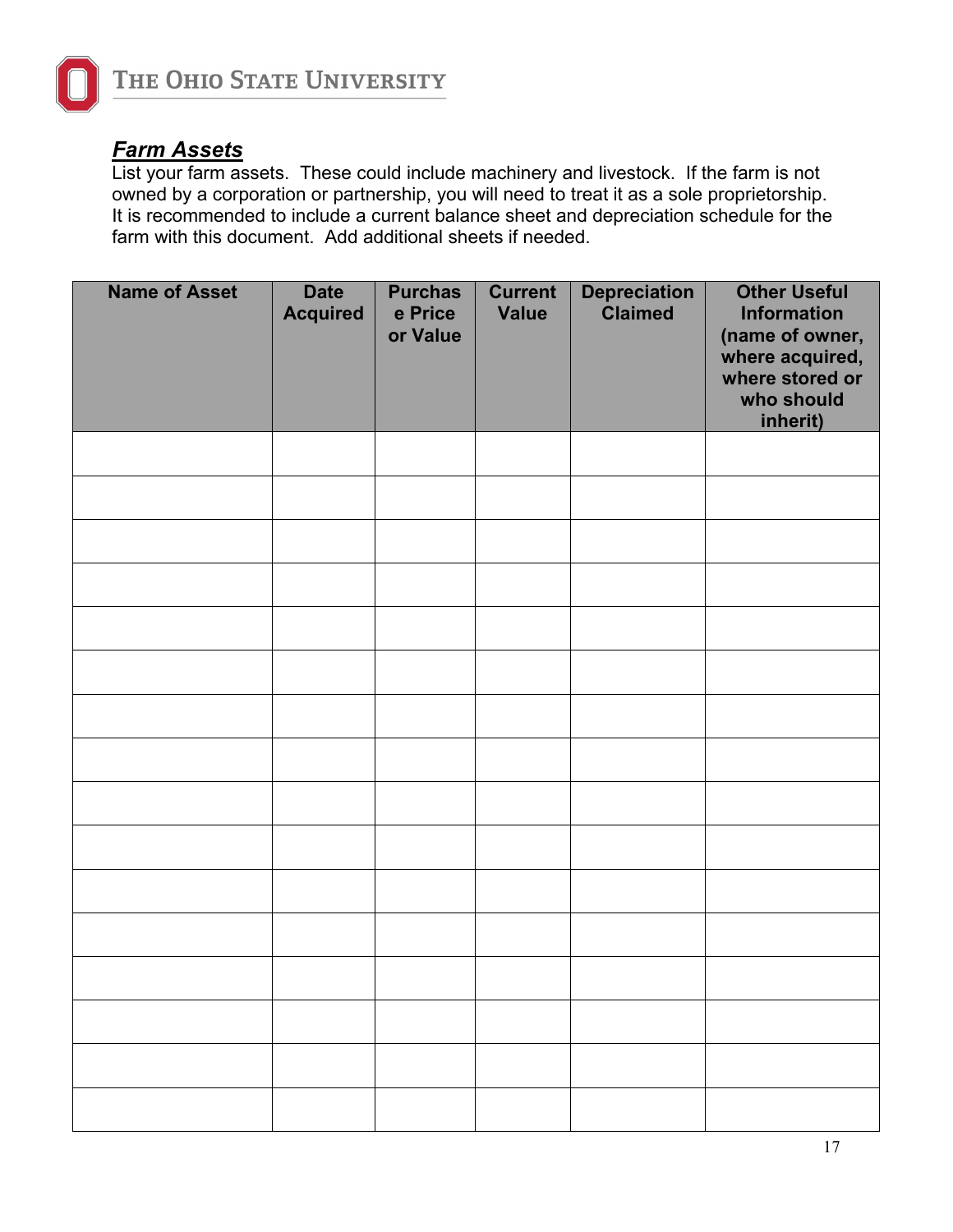

## *Farm Assets (continued)*

| <b>Name of Asset</b> | <b>Date</b><br><b>Acquired</b> | <b>Purchas</b><br>e Price<br>or Value | <b>Current</b><br><b>Value</b> | <b>Depreciation</b><br><b>Claimed</b> | <b>Other Useful</b><br><b>Information</b><br>(name of owner,<br>where acquired,<br>where stored or<br>who should<br>inherit) |
|----------------------|--------------------------------|---------------------------------------|--------------------------------|---------------------------------------|------------------------------------------------------------------------------------------------------------------------------|
|                      |                                |                                       |                                |                                       |                                                                                                                              |
|                      |                                |                                       |                                |                                       |                                                                                                                              |
|                      |                                |                                       |                                |                                       |                                                                                                                              |
|                      |                                |                                       |                                |                                       |                                                                                                                              |
|                      |                                |                                       |                                |                                       |                                                                                                                              |
|                      |                                |                                       |                                |                                       |                                                                                                                              |
|                      |                                |                                       |                                |                                       |                                                                                                                              |
|                      |                                |                                       |                                |                                       |                                                                                                                              |
|                      |                                |                                       |                                |                                       |                                                                                                                              |
|                      |                                |                                       |                                |                                       |                                                                                                                              |
|                      |                                |                                       |                                |                                       |                                                                                                                              |
|                      |                                |                                       |                                |                                       |                                                                                                                              |
|                      |                                |                                       |                                |                                       |                                                                                                                              |
|                      |                                |                                       |                                |                                       |                                                                                                                              |
|                      |                                |                                       |                                |                                       |                                                                                                                              |
|                      |                                |                                       |                                |                                       |                                                                                                                              |
|                      |                                |                                       |                                |                                       |                                                                                                                              |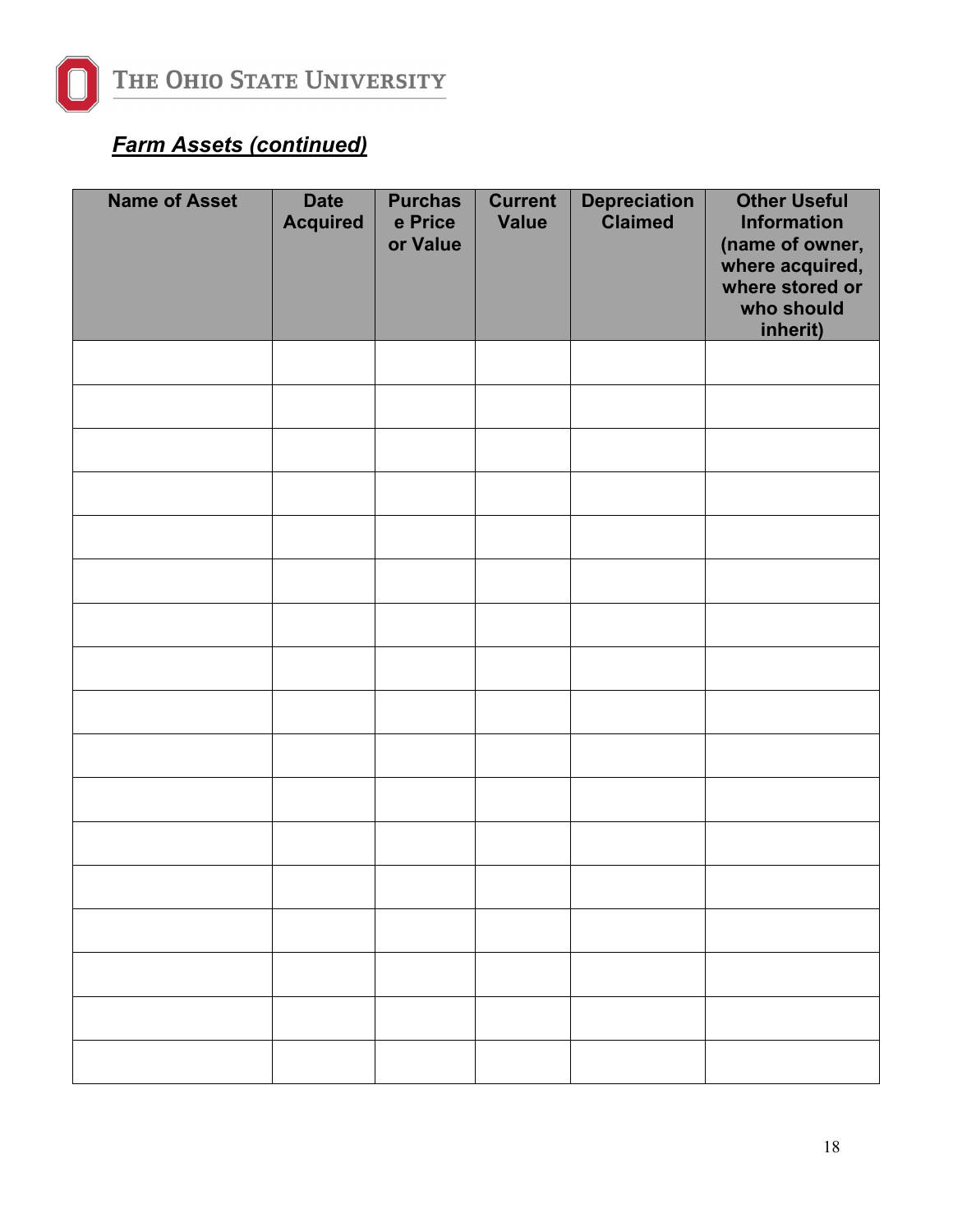

### *Partnership Interests*

List any of your general or limited partnership interest. State the percentage interest you have in the partnership as a general or limited partner. Include in your documentation the partnership agreement, certificate of partnership, or any documents you signed when purchasing the partnership interest. Include any buy/sell agreements.

#### **Percentage of Partnership Interest**

| <b>Partnership Name</b> | <b>General Partner</b> | <b>Limited Partner</b> | <b>Owner</b> | <b>Value</b> |
|-------------------------|------------------------|------------------------|--------------|--------------|
|                         |                        |                        |              |              |
|                         |                        |                        |              |              |
|                         |                        |                        |              |              |

### *Corporate Business & Professional Interests*

List any privately owned (non-publicly traded) stock. Please indicate if a Buy/Sell Agreement exists and if stock is owned jointly with someone other than spouse. Please furnish name and relationship.

| Company | <b>Number of</b><br><b>Shares</b> | <b>Buy/Sell</b><br><b>Agreement</b> | Percentage<br>Ownership | <b>Owner</b> | <b>Value</b> |
|---------|-----------------------------------|-------------------------------------|-------------------------|--------------|--------------|
|         |                                   |                                     |                         |              |              |
|         |                                   |                                     |                         |              |              |
|         |                                   |                                     |                         |              |              |

### *Sole Proprietorship Business & Professional Interests*

List any sole proprietorship business (non-farm) interests which you may have. Include assets for this business. It is recommended to include a current balance sheet and depreciation schedule with this packet.

| <b>Name of Business</b> | <b>Description of</b><br><b>Business</b> | <b>Owner</b> | <b>Value</b> |
|-------------------------|------------------------------------------|--------------|--------------|
|                         |                                          |              |              |
|                         |                                          |              |              |
|                         |                                          |              |              |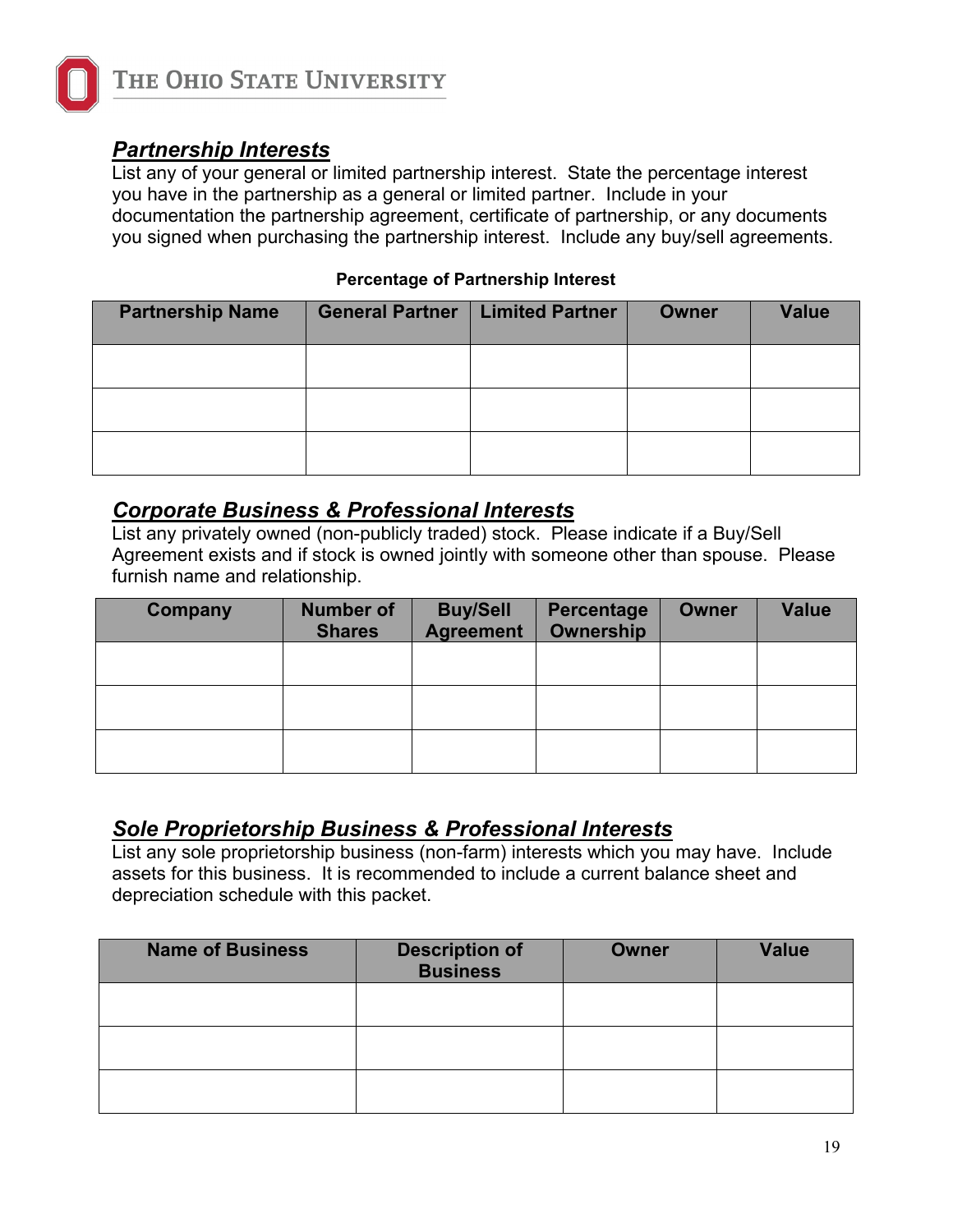

## *Bank & Savings Accounts*

List your financial accounts such as checking, savings, certificates of deposits, and money market accounts. Do not include IRA or 401K accounts here. Add additional sheets if needed.

| <b>Name of Institution</b><br>and type of account | Owner(s)<br><b>Name</b> | <b>Account</b><br><b>Number</b> | <b>Transferrable</b><br>on death?<br>(to whom) | <b>Estimated</b><br><b>Current</b><br><b>Value</b> |
|---------------------------------------------------|-------------------------|---------------------------------|------------------------------------------------|----------------------------------------------------|
|                                                   |                         |                                 |                                                |                                                    |
|                                                   |                         |                                 |                                                |                                                    |
|                                                   |                         |                                 |                                                |                                                    |
|                                                   |                         |                                 |                                                |                                                    |
|                                                   |                         |                                 |                                                |                                                    |
|                                                   |                         |                                 |                                                |                                                    |
|                                                   |                         |                                 |                                                |                                                    |
|                                                   |                         |                                 |                                                |                                                    |

### *Investment Accounts*

List your investment accounts such as mutual funds and money market accounts. Add additional sheets if needed.

| <b>Name of Brokerage</b><br>Firm and type of<br>account | Owner(s)<br><b>Name</b> | <b>Account</b><br><b>Number</b> | <b>Transferrable</b><br>on death?<br>(to whom) | <b>Estimated</b><br><b>Current</b><br><b>Value</b> |
|---------------------------------------------------------|-------------------------|---------------------------------|------------------------------------------------|----------------------------------------------------|
|                                                         |                         |                                 |                                                |                                                    |
|                                                         |                         |                                 |                                                |                                                    |
|                                                         |                         |                                 |                                                |                                                    |
|                                                         |                         |                                 |                                                |                                                    |
|                                                         |                         |                                 |                                                |                                                    |
|                                                         |                         |                                 |                                                |                                                    |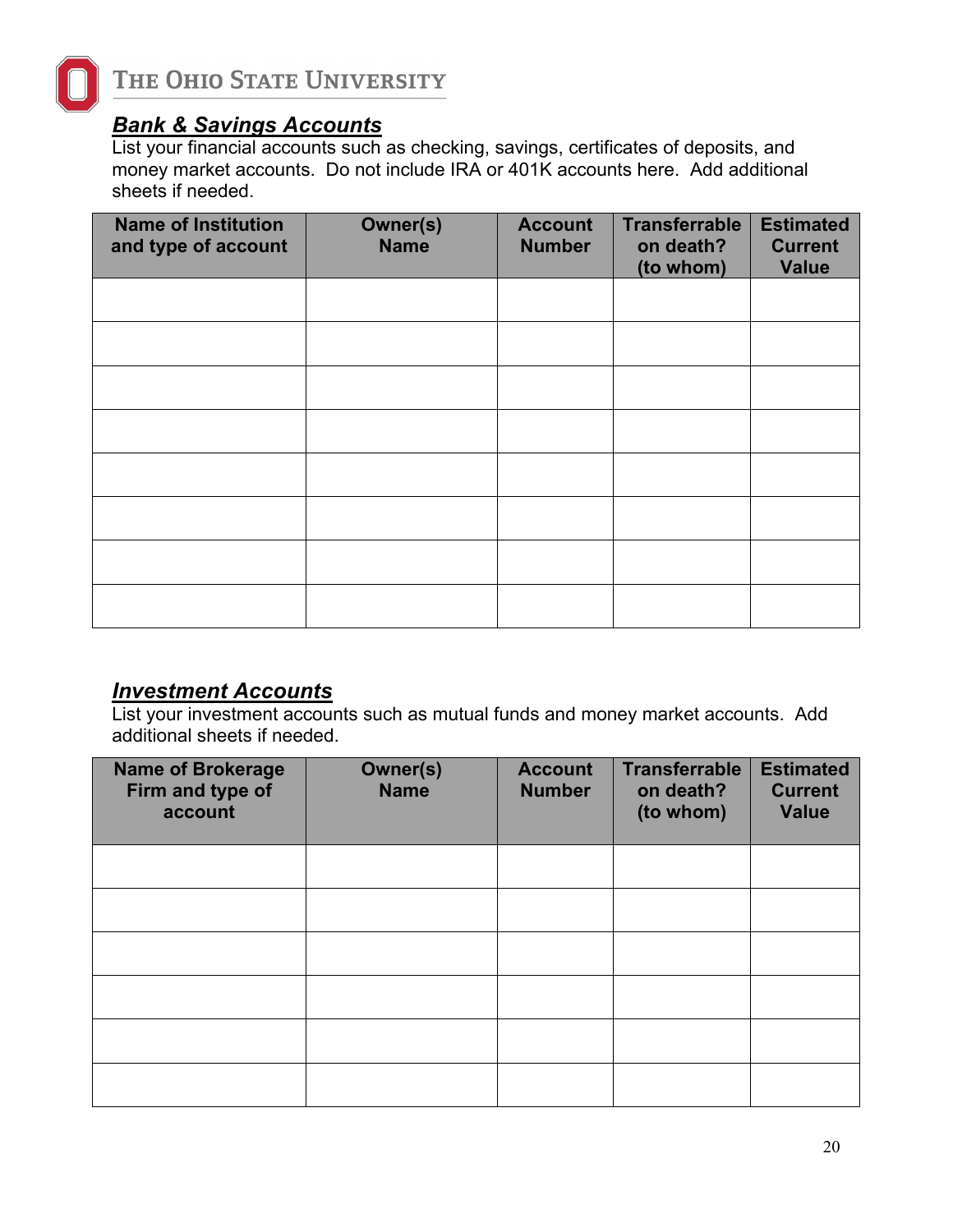

THE OHIO STATE UNIVERSITY

## *Stocks*

List any stocks in publicly owned corporations which is stock traded on an exchange or over the counter. Note that stocks owned in family or nonpublicly traded companies should be listed under "Corporate Business & Professional Interests." Stocks held in a street name or investment account should be listed under "Investment Accounts." Add additional sheets if needed.

| <b>Name of Brokerage</b><br>Firm and type of<br>account | Owner(s)<br><b>Name</b> | # of<br><b>Shares</b> | <b>Transferrable</b><br>on death?<br>(to whom) | <b>Estimated</b><br><b>Current</b><br><b>Value</b> |
|---------------------------------------------------------|-------------------------|-----------------------|------------------------------------------------|----------------------------------------------------|
|                                                         |                         |                       |                                                |                                                    |
|                                                         |                         |                       |                                                |                                                    |
|                                                         |                         |                       |                                                |                                                    |
|                                                         |                         |                       |                                                |                                                    |
|                                                         |                         |                       |                                                |                                                    |
|                                                         |                         |                       |                                                |                                                    |

## *Bonds*

List any bonds which you own such as U.S. Savings Bonds, corporate and municipal bonds. Add additional sheets if needed.

| <b>Type of Bond</b> | Owner(s)<br>Name | <b>Estimated Current</b><br><b>Value</b> |
|---------------------|------------------|------------------------------------------|
|                     |                  |                                          |
|                     |                  |                                          |
|                     |                  |                                          |
|                     |                  |                                          |
|                     |                  |                                          |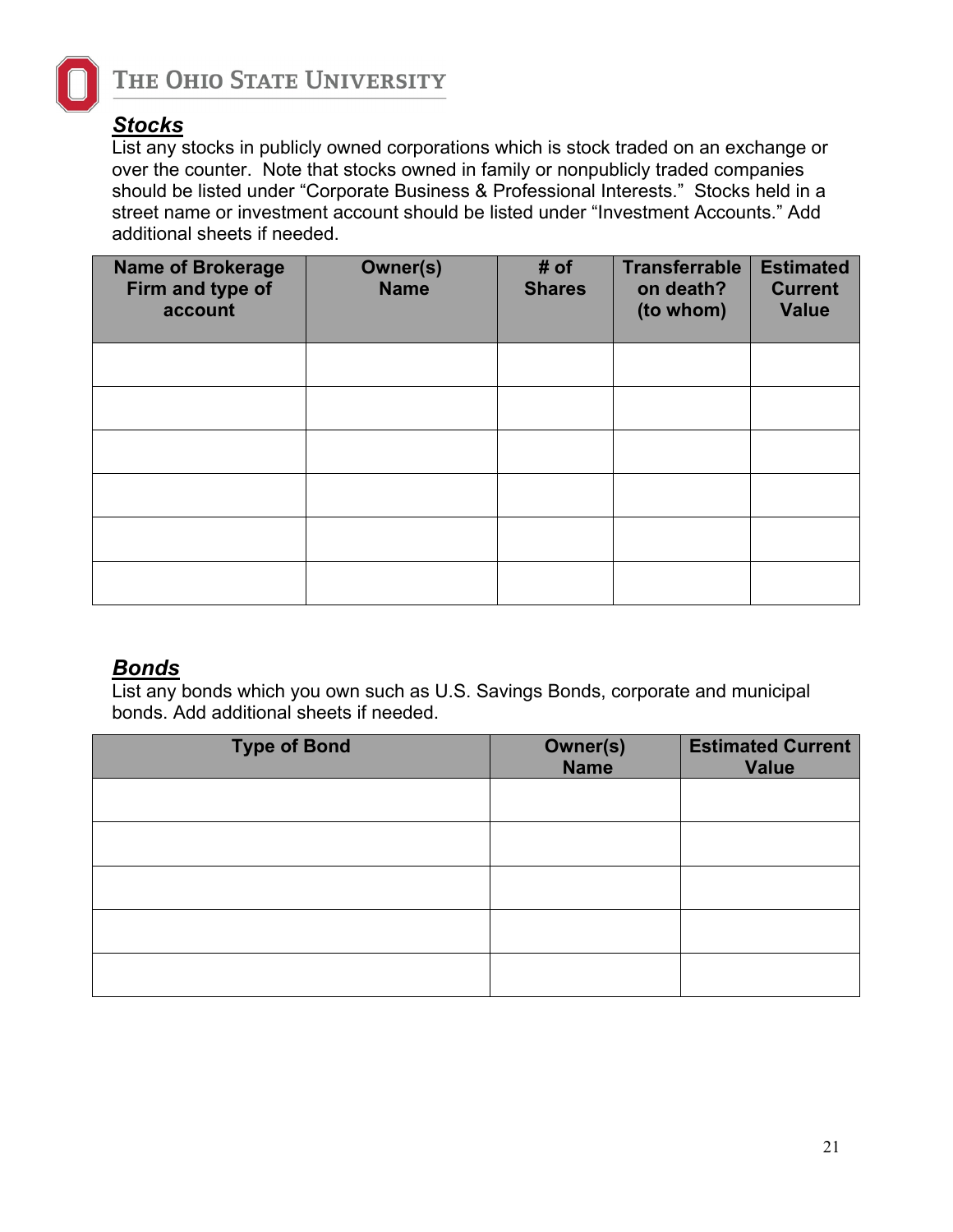

### *Retirement Accounts*

List retirement accounts owned by immediate family. Some of the types which may be listed include: Social Security, Public or Private Pension programs (State Teacher's Retirement System, Public Employees Retirement System), IRA-individual retirement accounts, SEP-Simplified Employee Pension, and other pension programs. Add additional sheets if needed.

| <b>Company &amp; Type</b><br>of Retirement<br><b>Account</b> | <b>Owner</b> | <b>Current</b><br><b>Value</b> | <b>Account</b><br><b>Number</b> | <b>Contact Information for</b><br><b>Account</b> |
|--------------------------------------------------------------|--------------|--------------------------------|---------------------------------|--------------------------------------------------|
|                                                              |              |                                |                                 |                                                  |
|                                                              |              |                                |                                 |                                                  |
|                                                              |              |                                |                                 |                                                  |
|                                                              |              |                                |                                 |                                                  |
|                                                              |              |                                |                                 |                                                  |
|                                                              |              |                                |                                 |                                                  |

### *Money Owed to Me*

List any money that is owed to you.

| <b>Person or</b><br><b>Company Who</b><br><b>Owes You Money</b> | <b>Contact</b><br><b>Information</b> | Size of<br>Original<br><b>Debt</b> | <b>Current</b><br><b>Amount</b><br><b>Owed</b> | <b>Terms of Payment &amp;</b><br><b>Documentation</b> |
|-----------------------------------------------------------------|--------------------------------------|------------------------------------|------------------------------------------------|-------------------------------------------------------|
|                                                                 |                                      |                                    |                                                |                                                       |
|                                                                 |                                      |                                    |                                                |                                                       |
|                                                                 |                                      |                                    |                                                |                                                       |
|                                                                 |                                      |                                    |                                                |                                                       |
|                                                                 |                                      |                                    |                                                |                                                       |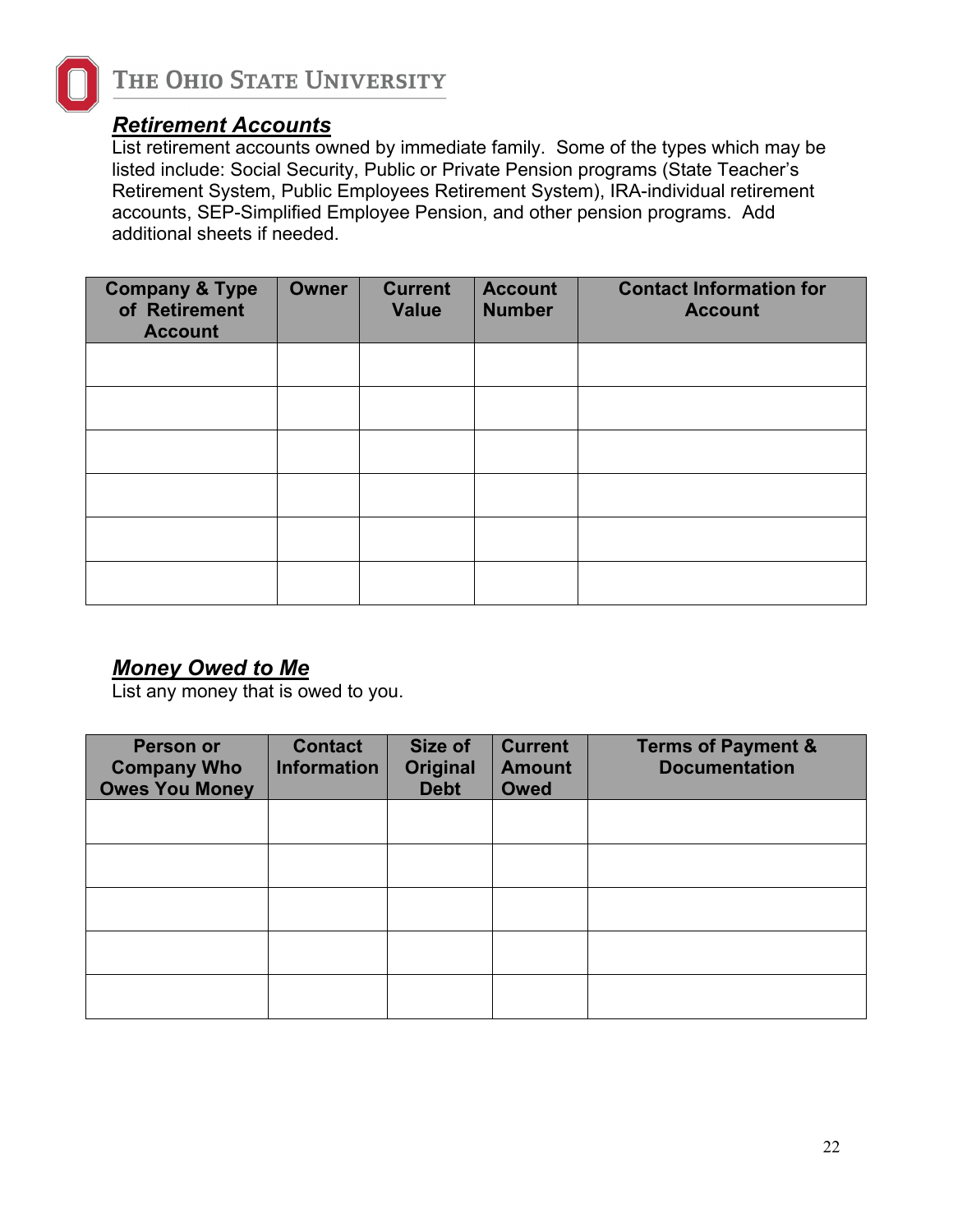

## *Anticipated Inheritance, Gift, or Lawsuit Judgement*

Please List any gifts or inheritances you expect to receive at some time in the future or moneys that you anticipate receiving through a judgement in lawsuit. Describe in detail

| Type (inheritance,<br>gift, lawsuit) | <b>Details</b> | <b>From Whom</b> |
|--------------------------------------|----------------|------------------|
|                                      |                |                  |
|                                      |                |                  |
|                                      |                |                  |
|                                      |                |                  |
|                                      |                |                  |
|                                      |                |                  |

## *Life Insurance & Annuities*

List all life insurance policies and annuities owned by the family. Indicated the type of policy such (i.e. term, whole life). If the owner is not the person insured, list both the owner and the person insured. Add additional sheets if needed.

| <b>Name of</b><br><b>Insurance</b><br><b>Company</b> | <b>Type of</b><br><b>Policy</b> | <b>Policy Face</b><br><b>Value</b> | <b>Policy</b><br><b>Number</b> | <b>Person</b><br><b>Insured &amp;</b><br>Owner | <b>Beneficiary</b><br>(ies)<br><b>Primary &amp;</b><br><b>Secondary</b> |
|------------------------------------------------------|---------------------------------|------------------------------------|--------------------------------|------------------------------------------------|-------------------------------------------------------------------------|
|                                                      |                                 |                                    |                                |                                                |                                                                         |
|                                                      |                                 |                                    |                                |                                                |                                                                         |
|                                                      |                                 |                                    |                                |                                                |                                                                         |
|                                                      |                                 |                                    |                                |                                                |                                                                         |
|                                                      |                                 |                                    |                                |                                                |                                                                         |
|                                                      |                                 |                                    |                                |                                                |                                                                         |
|                                                      |                                 |                                    |                                |                                                |                                                                         |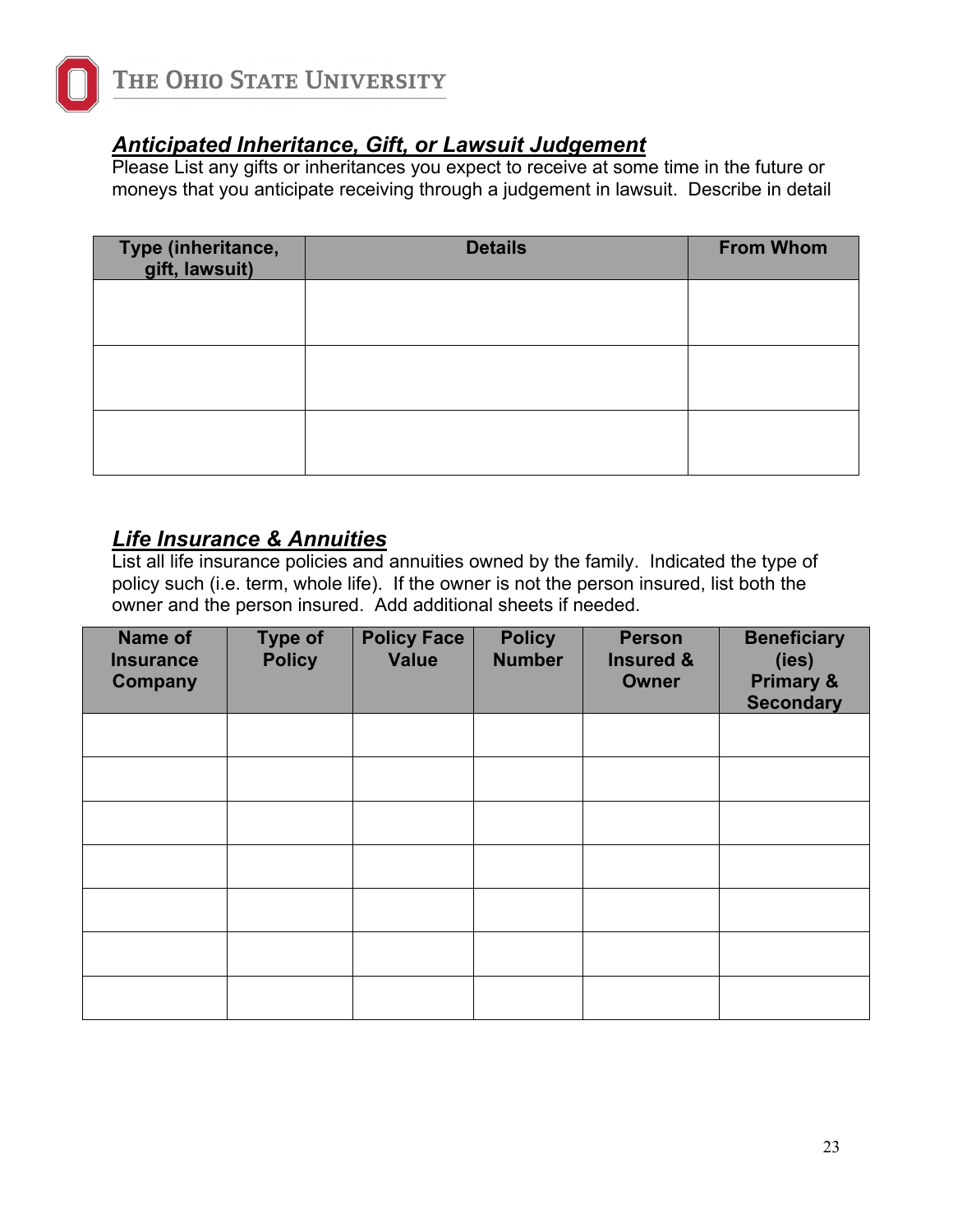

## *Other Assets*

List any other property that does not fit into any of the previous categories.

| <b>Type</b> | Owner | Value |
|-------------|-------|-------|
|             |       |       |
|             |       |       |
|             |       |       |
|             |       |       |
|             |       |       |
|             |       |       |
|             |       |       |
|             |       |       |
|             |       |       |

## *Projected Retirement Income*

List your projected retirement income.

| <b>Source</b> | <b>Recipient</b> | <b>Estimated</b><br><b>Annual Income</b> |
|---------------|------------------|------------------------------------------|
|               |                  |                                          |
|               |                  |                                          |
|               |                  |                                          |
|               |                  |                                          |
|               |                  |                                          |
|               |                  |                                          |
|               |                  |                                          |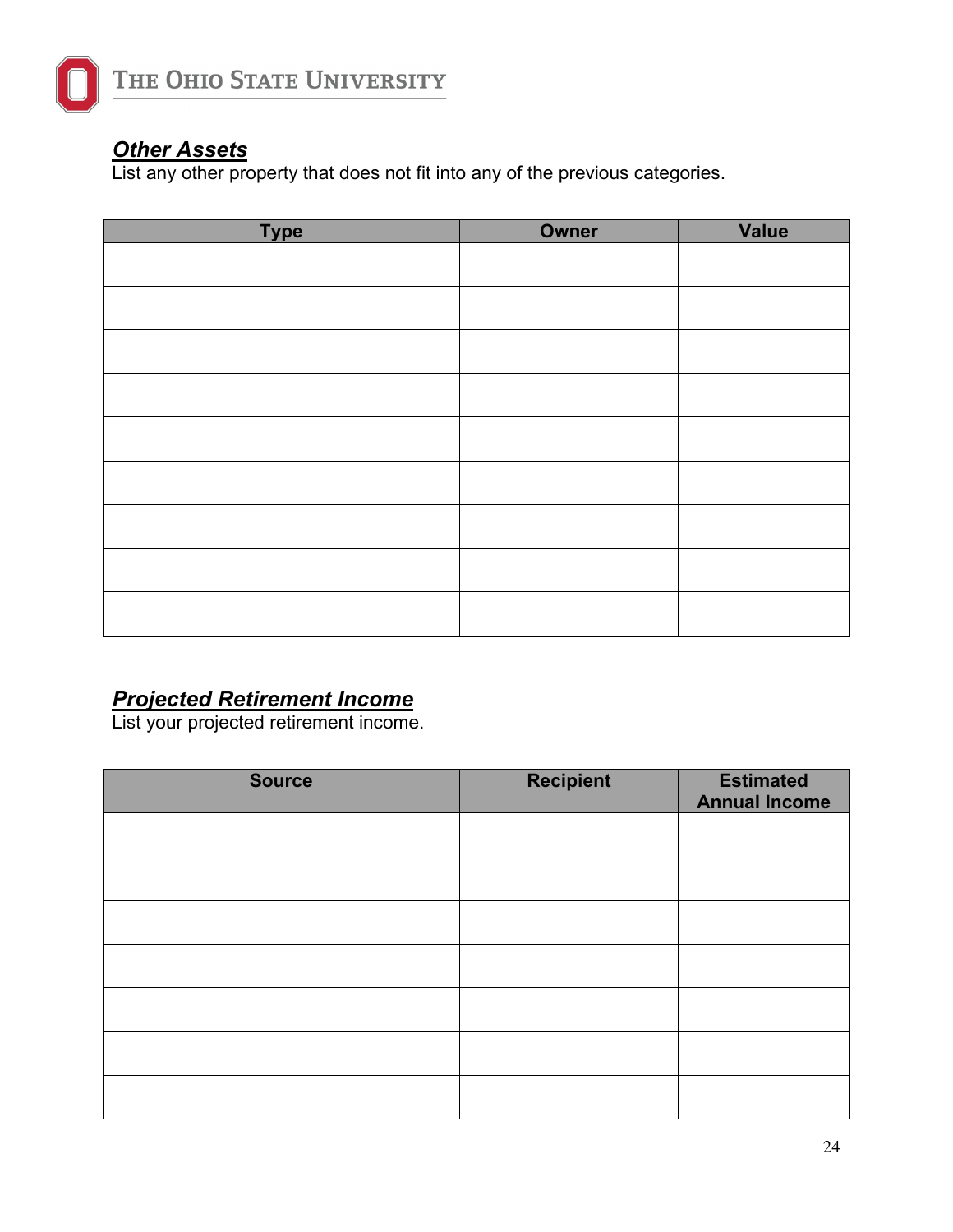

### *Liabilities*

This list helps you examine how much of future income or other assets you owe to others. This list would be extremely helpful to those who handle your families during any illness or after your death. Add additional sheets if needed.

#### *Loans Payable*

List any loans which you family currently has. These loans could include loans on vehicles and personal loans. Do not include real estate mortgages in this section

| Name of<br><b>Institution</b> | Loan<br><b>Number</b> | Date of<br>Loan | <b>Interest</b><br>Rate | <b>Amount of</b><br>Loan | Term of<br>Loan<br>(months) |
|-------------------------------|-----------------------|-----------------|-------------------------|--------------------------|-----------------------------|
|                               |                       |                 |                         |                          |                             |
|                               |                       |                 |                         |                          |                             |
|                               |                       |                 |                         |                          |                             |
|                               |                       |                 |                         |                          |                             |
|                               |                       |                 |                         |                          |                             |

### *Accounts Payable*

List any accounts payable which you may have. This include outstanding credit card bills and utility payments

| <b>Name of Payee</b> | <b>Description</b> | <b>Amount Owed</b> |
|----------------------|--------------------|--------------------|
|                      |                    |                    |
|                      |                    |                    |
|                      |                    |                    |
|                      |                    |                    |
|                      |                    |                    |
|                      |                    |                    |
|                      |                    |                    |
|                      |                    |                    |
|                      |                    |                    |
|                      |                    |                    |
|                      |                    |                    |
|                      |                    |                    |
|                      |                    |                    |
|                      |                    |                    |
|                      |                    |                    |
|                      |                    |                    |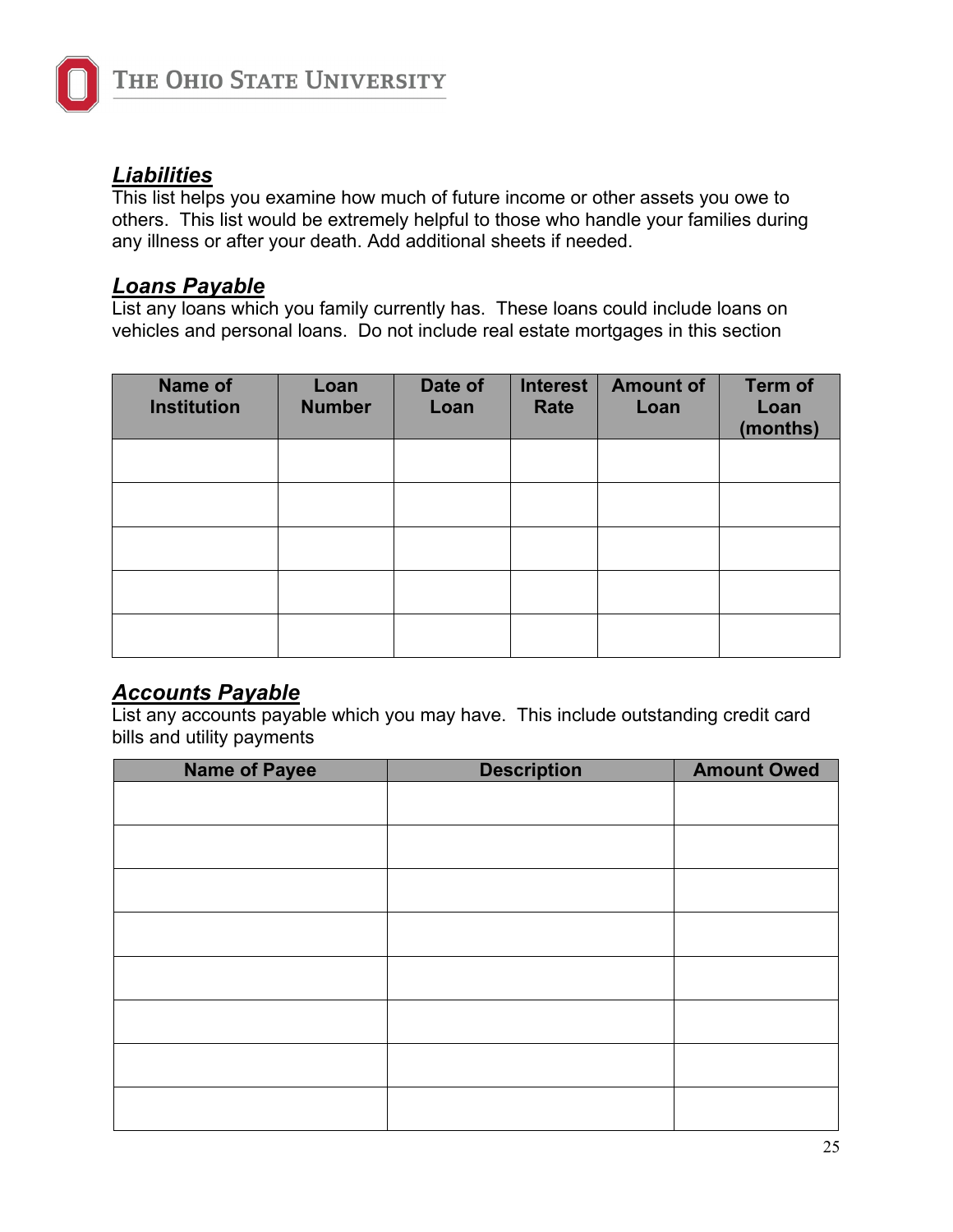

## *Real Estate Mortgage*

List the mortgages you currently are carrying on your real estate property.

| <b>General</b><br><b>Description</b><br>(address &<br>parcel ID) | Loan<br><b>Institution</b><br>& Loan<br><b>Number</b> | <b>Start Date</b><br>of Loan | <b>Interest</b><br>Rate | <b>Amount of</b><br>Loan | <b>Term of</b><br>Loan<br>(months) |
|------------------------------------------------------------------|-------------------------------------------------------|------------------------------|-------------------------|--------------------------|------------------------------------|
|                                                                  |                                                       |                              |                         |                          |                                    |
|                                                                  |                                                       |                              |                         |                          |                                    |
|                                                                  |                                                       |                              |                         |                          |                                    |
|                                                                  |                                                       |                              |                         |                          |                                    |
|                                                                  |                                                       |                              |                         |                          |                                    |

## *Loans Against Life Insurance*

This list helps you examine how much of future income or other assets you owe to

| <b>Name of Insurance</b><br><b>Policy</b> | <b>Policy</b><br><b>Number</b> | <b>Face Value</b><br>of Insurance | Date of Loan | <b>Amount of</b><br>Loan |
|-------------------------------------------|--------------------------------|-----------------------------------|--------------|--------------------------|
|                                           |                                |                                   |              |                          |
|                                           |                                |                                   |              |                          |
|                                           |                                |                                   |              |                          |

#### *Unpaid Taxes*

List any unpaid tax obligations you have. This could include federal income tax, state taxes, and local/municipal taxes.

| <b>Name of Taxing Authority</b> | <b>Details</b> | <b>Amount Owed</b> |
|---------------------------------|----------------|--------------------|
|                                 |                |                    |
|                                 |                |                    |
|                                 |                |                    |
|                                 |                |                    |
|                                 |                |                    |
|                                 |                |                    |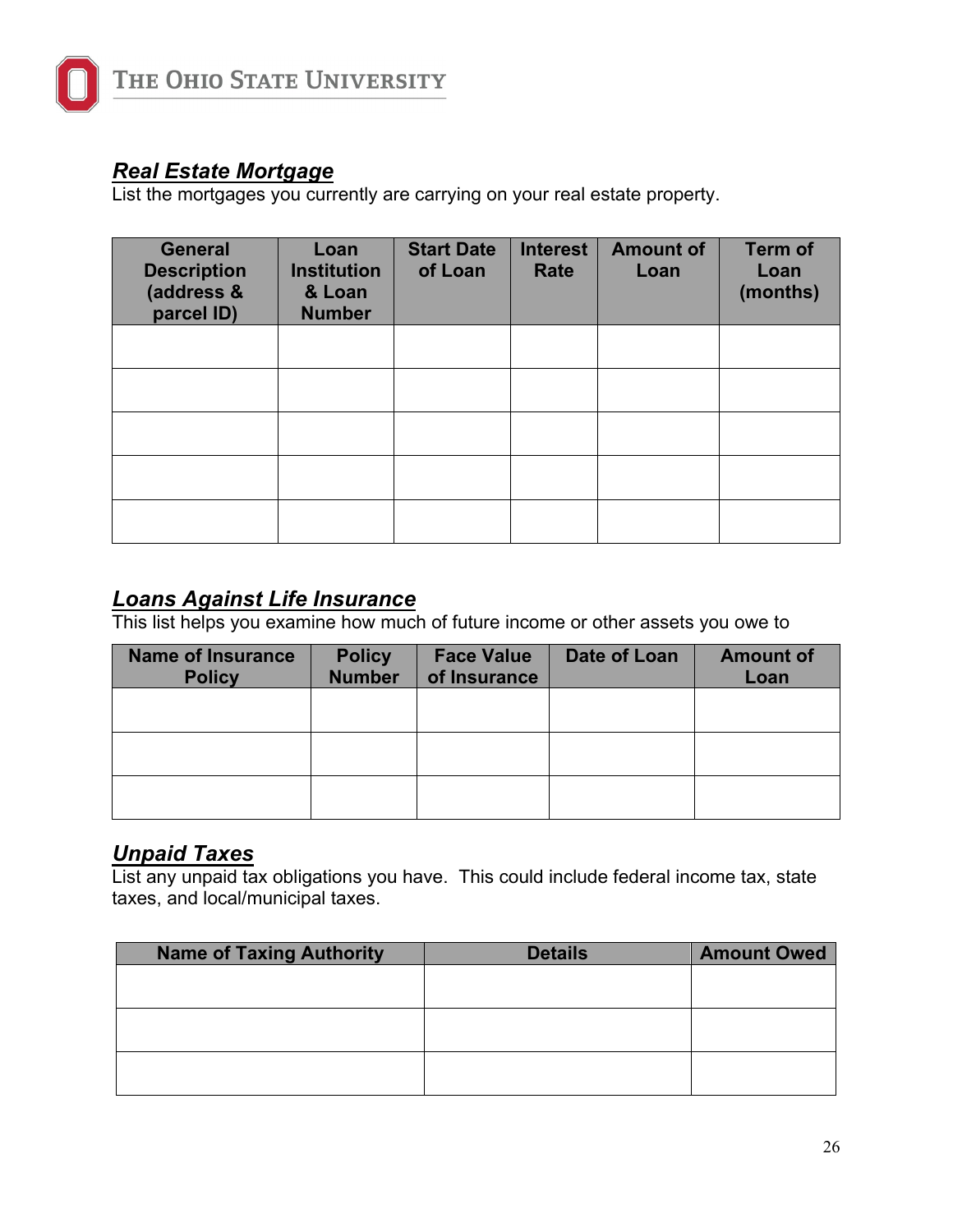

## *Other Debts*

List any other debts you currently have

| <b>Person or Company<br/>Owed</b> | <b>Contact</b><br><b>Information</b> | <b>Current</b><br><b>Amount Owed</b> | <b>Terms of Payment</b> |
|-----------------------------------|--------------------------------------|--------------------------------------|-------------------------|
|                                   |                                      |                                      |                         |
|                                   |                                      |                                      |                         |
|                                   |                                      |                                      |                         |
|                                   |                                      |                                      |                         |
|                                   |                                      |                                      |                         |
|                                   |                                      |                                      |                         |
|                                   |                                      |                                      |                         |
|                                   |                                      |                                      |                         |
|                                   |                                      |                                      |                         |
|                                   |                                      |                                      |                         |
|                                   |                                      |                                      |                         |
|                                   |                                      |                                      |                         |
|                                   |                                      |                                      |                         |
|                                   |                                      |                                      |                         |
|                                   |                                      |                                      |                         |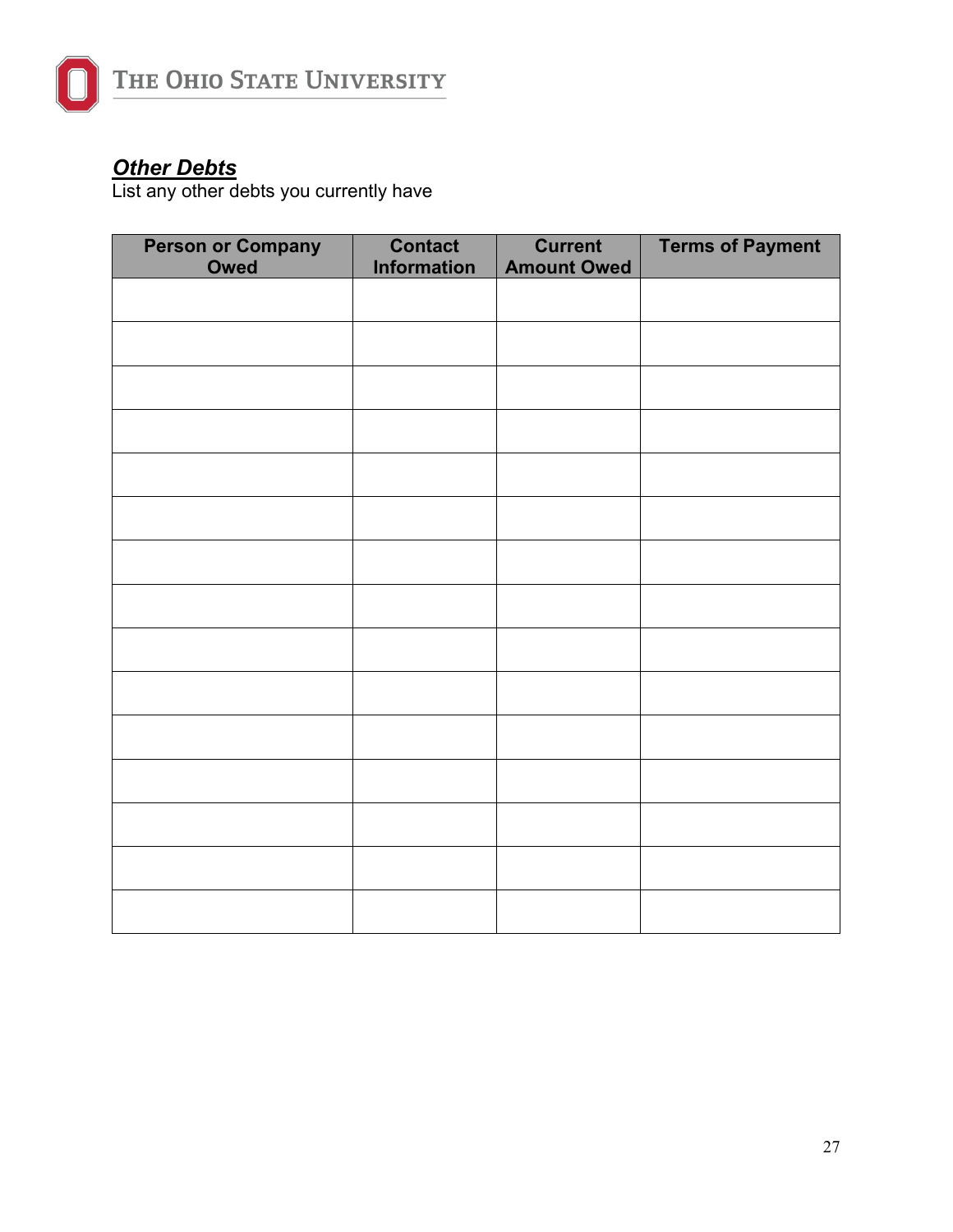

# *Summary of Values*

|                               | <b>Husband</b> | <b>Wife</b> | Joint* | <b>Total Value</b> |
|-------------------------------|----------------|-------------|--------|--------------------|
| <b>ASSETS</b>                 |                |             |        |                    |
| <b>Real Estate Property</b>   |                |             |        |                    |
| <b>Personal Assets</b>        |                |             |        |                    |
| <b>Titled Assets</b>          |                |             |        |                    |
| <b>Farm Assets</b>            |                |             |        |                    |
| Partnership Interests         |                |             |        |                    |
| Corporate Business &          |                |             |        |                    |
| <b>Professional Interests</b> |                |             |        |                    |
| Sole Proprietorship           |                |             |        |                    |
| <b>Business &amp;</b>         |                |             |        |                    |
| <b>Professional Interests</b> |                |             |        |                    |
| <b>Banks &amp; Savings</b>    |                |             |        |                    |
| Accounts                      |                |             |        |                    |
| <b>Investment Accounts</b>    |                |             |        |                    |
| <b>Stocks</b>                 |                |             |        |                    |
| <b>Bonds</b>                  |                |             |        |                    |
| <b>Retirement Plans</b>       |                |             |        |                    |
| Money Owed to You             |                |             |        |                    |
| Anticipated Inheritance,      |                |             |        |                    |
| <b>Gift or Lawsuit</b>        |                |             |        |                    |
| Judgement                     |                |             |        |                    |
| Life Insurance &              |                |             |        |                    |
| <b>Annuities</b>              |                |             |        |                    |
| <b>Other Assets</b>           |                |             |        |                    |
| <b>TOTAL ASSETS</b>           |                |             |        |                    |
|                               |                |             |        |                    |
| <b>LIABILITIES</b>            |                |             |        |                    |
| Loans Payable                 |                |             |        |                    |
| <b>Accounts Payable</b>       |                |             |        |                    |
| <b>Real Estate Mortgage</b>   |                |             |        |                    |
| Loans Against Life            |                |             |        |                    |
| Insurance                     |                |             |        |                    |
| <b>Unpaid Taxes</b>           |                |             |        |                    |
| <b>Other Debts</b>            |                |             |        |                    |
| <b>TOTAL LIABILITIES</b>      |                |             |        |                    |
|                               |                |             |        |                    |
| <b>NET ESTATE</b>             |                |             |        |                    |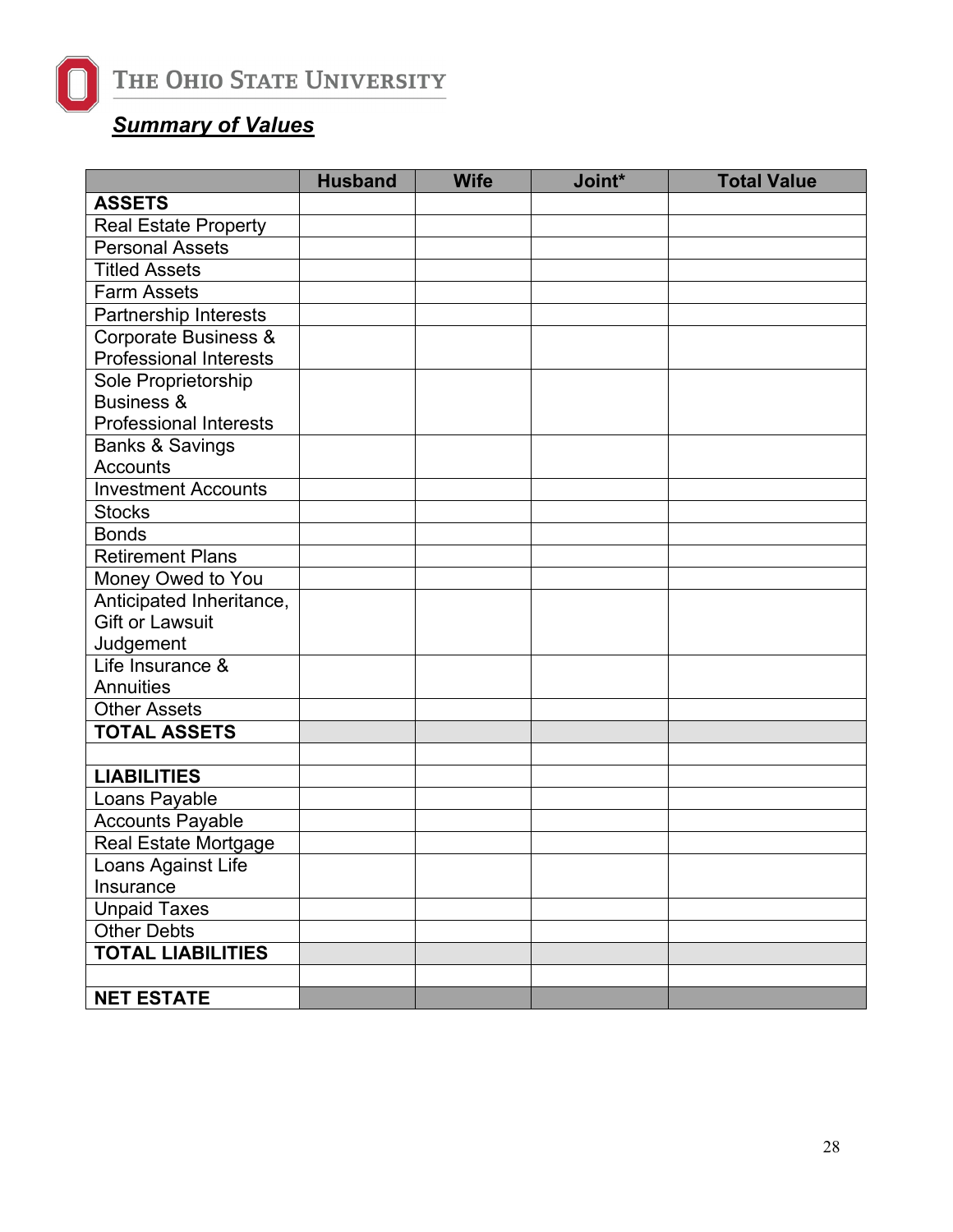

## *Funeral Requests:*

In the event of my death, the following can be used as a guide for my funeral and burial arrangements.

| Funeral Home <b>Authority of the Contract of Authority Contract of Authority Contract of Authority Contract of Authority Contract of Authority Contract of Authority Contract of Authority Contract of Authority Contract of Aut</b> |
|--------------------------------------------------------------------------------------------------------------------------------------------------------------------------------------------------------------------------------------|
|                                                                                                                                                                                                                                      |
|                                                                                                                                                                                                                                      |
|                                                                                                                                                                                                                                      |
|                                                                                                                                                                                                                                      |
| I have a living will<br>yes<br>no                                                                                                                                                                                                    |
| I am an organ donor in the yes<br>no                                                                                                                                                                                                 |
|                                                                                                                                                                                                                                      |
| I wish to:<br>to be cremated<br>have a traditional burial                                                                                                                                                                            |
| I have pre-paid for the following expenses:                                                                                                                                                                                          |
| $\triangleright$ Burial Costs<br>yes<br>$\rule{1em}{0.15mm}$ no                                                                                                                                                                      |
| $\triangleright$ Burial Plot<br>$\rule{1em}{0.15mm}$ yes<br><u>no</u>                                                                                                                                                                |
| $\triangleright$ Casket<br>$__$ yes<br>$\overline{\phantom{0}}$ no                                                                                                                                                                   |
| $\triangleright$ Gravestone<br>$\rule{1em}{0.15mm}$ yes<br>no no                                                                                                                                                                     |
| Information about these prepaid expenses can be found at:                                                                                                                                                                            |
|                                                                                                                                                                                                                                      |
|                                                                                                                                                                                                                                      |
| Cemetery Name: Contact Contact Contact Contact Contact Contact Contact Contact Contact Contact Contact Contact Contact Contact Contact Contact Contact Contact Contact Contact Contact Contact Contact Contact Contact Contact       |
| Cemetery Sexton Contact Information: [19] Decrement Control of the Control of the Control of the Control of th                                                                                                                       |
| I would like the following special information in my obituary:                                                                                                                                                                       |
|                                                                                                                                                                                                                                      |

\_\_\_\_\_\_\_\_\_\_\_\_\_\_\_\_\_\_\_\_\_\_\_\_\_\_\_\_\_\_\_\_\_\_\_\_\_\_\_\_\_\_\_\_\_\_\_\_\_\_\_\_\_\_\_\_\_\_\_\_\_\_\_\_\_\_\_\_\_\_

\_\_\_\_\_\_\_\_\_\_\_\_\_\_\_\_\_\_\_\_\_\_\_\_\_\_\_\_\_\_\_\_\_\_\_\_\_\_\_\_\_\_\_\_\_\_\_\_\_\_\_\_\_\_\_\_\_\_\_\_\_\_\_\_\_\_\_\_\_\_

\_\_\_\_\_\_\_\_\_\_\_\_\_\_\_\_\_\_\_\_\_\_\_\_\_\_\_\_\_\_\_\_\_\_\_\_\_\_\_\_\_\_\_\_\_\_\_\_\_\_\_\_\_\_\_\_\_\_\_\_\_\_\_\_\_\_\_\_\_\_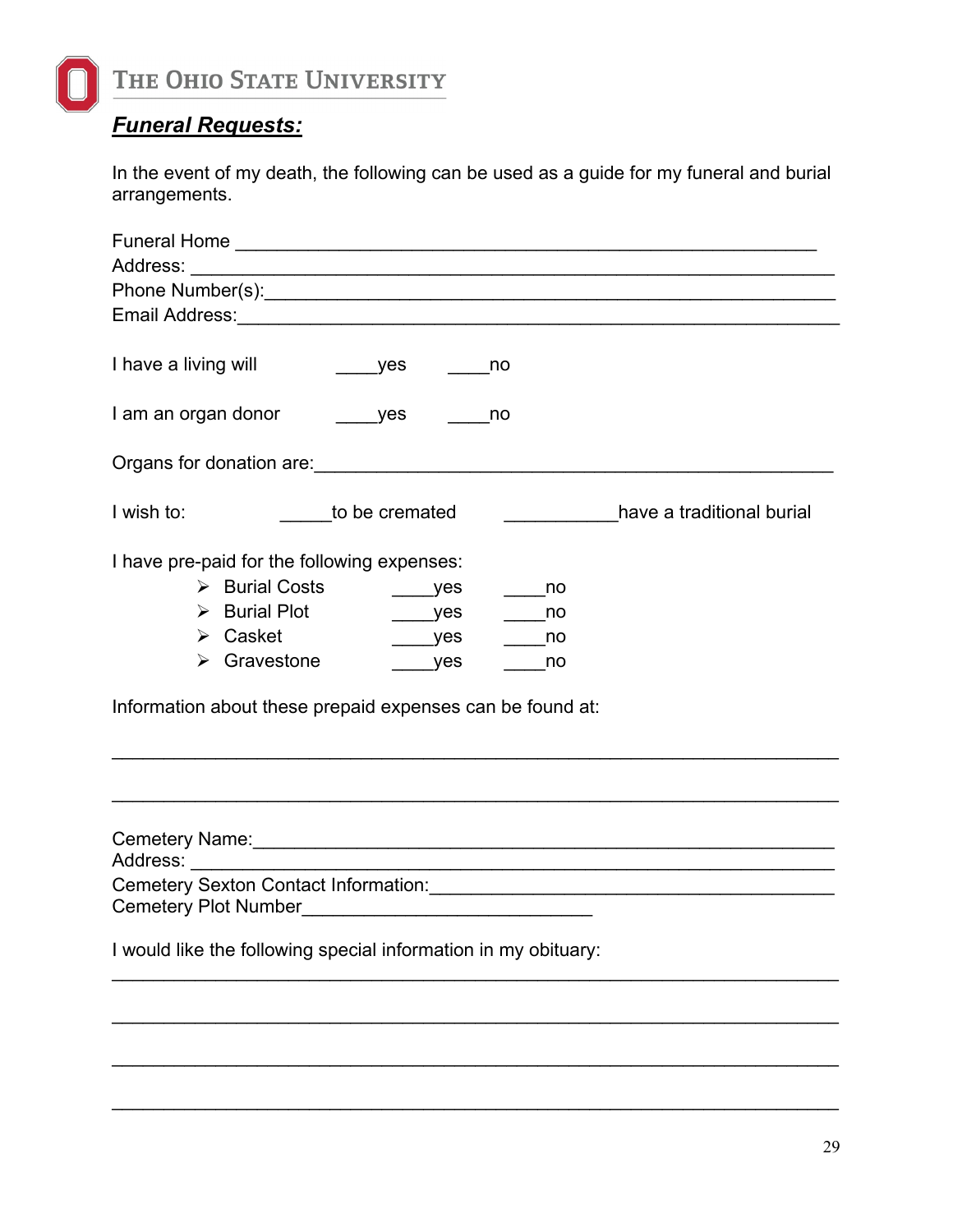

THE OHIO STATE UNIVERSITY

I have the following requests for my funeral service (music, scriptures, Minister/Rabbi to perform the service, person to give eulogy, calling hours, person(s) to be buried by.

*\_\_\_\_\_\_\_\_\_\_\_\_\_\_\_\_\_\_\_\_\_\_\_\_\_\_\_\_\_ \_\_\_\_\_\_\_\_\_\_\_\_\_\_\_\_\_\_\_\_\_\_\_\_\_\_*

*\_\_\_\_\_\_\_\_\_\_\_\_\_\_\_\_\_\_\_\_\_\_\_\_\_\_\_\_\_ \_\_\_\_\_\_\_\_\_\_\_\_\_\_\_\_\_\_\_\_\_\_\_\_\_\_*

*\_\_\_\_\_\_\_\_\_\_\_\_\_\_\_\_\_\_\_\_\_\_\_\_\_\_\_\_\_ \_\_\_\_\_\_\_\_\_\_\_\_\_\_\_\_\_\_\_\_\_\_\_\_\_\_*

*\_\_\_\_\_\_\_\_\_\_\_\_\_\_\_\_\_\_\_\_\_\_\_\_\_\_\_\_\_ \_\_\_\_\_\_\_\_\_\_\_\_\_\_\_\_\_\_\_\_\_\_\_\_\_\_*

*\_\_\_\_\_\_\_\_\_\_\_\_\_\_\_\_\_\_\_\_\_\_\_\_\_\_\_\_\_\_\_\_\_\_\_\_\_\_\_\_\_\_\_\_\_\_\_\_\_\_\_\_\_\_\_\_\_\_\_\_\_\_\_\_\_\_\_\_\_\_*

*\_\_\_\_\_\_\_\_\_\_\_\_\_\_\_\_\_\_\_\_\_\_\_\_\_\_\_\_\_\_\_\_\_\_\_\_\_\_\_\_\_\_\_\_\_\_\_\_\_\_\_\_\_\_\_\_\_\_\_\_\_\_\_\_\_\_\_\_\_\_*

*\_\_\_\_\_\_\_\_\_\_\_\_\_\_\_\_\_\_\_\_\_\_\_\_\_\_\_\_\_\_\_\_\_\_\_\_\_\_\_\_\_\_\_\_\_\_\_\_\_\_\_\_\_\_\_\_\_\_\_\_\_\_\_\_\_\_\_\_\_\_*

I wish the following persons to be pallbearers

In lieu of flowers, please ask for donations to:

I am a member of the following religious denominations/groups:

I am a member of the following fraternal organizations

Please write any special instructions for my funeral.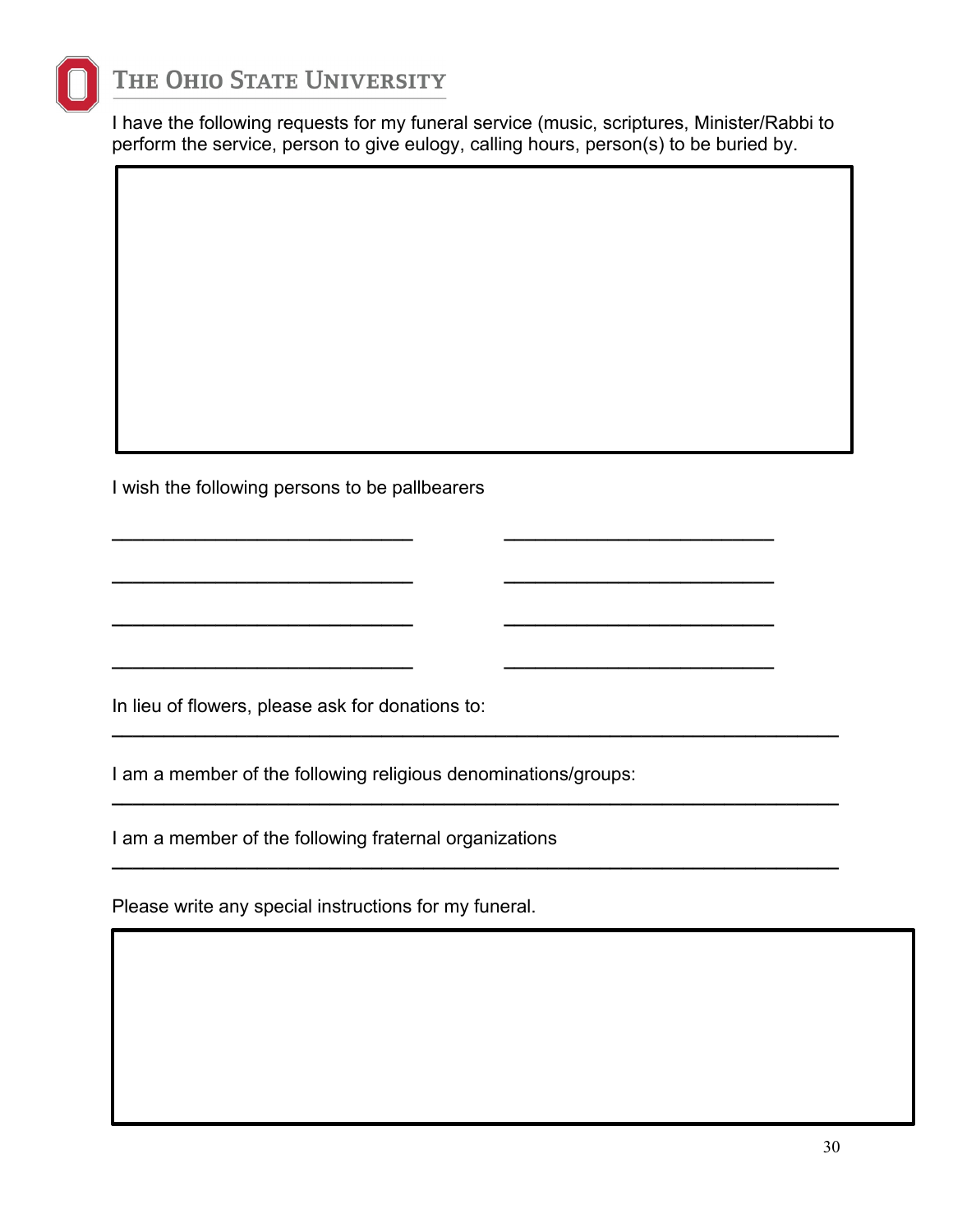

## *Close Friends or Relatives*

List those friends and close relatives who should be notified when a serious emergency or death occurs.

| <b>Name</b> | <b>Contact Information</b><br>(address, phone, email) |
|-------------|-------------------------------------------------------|
|             |                                                       |
|             |                                                       |
|             |                                                       |
|             |                                                       |
|             |                                                       |
|             |                                                       |
|             |                                                       |
|             |                                                       |
|             |                                                       |
|             |                                                       |
|             |                                                       |
|             |                                                       |
|             |                                                       |

## *Additional Information/Instructions:*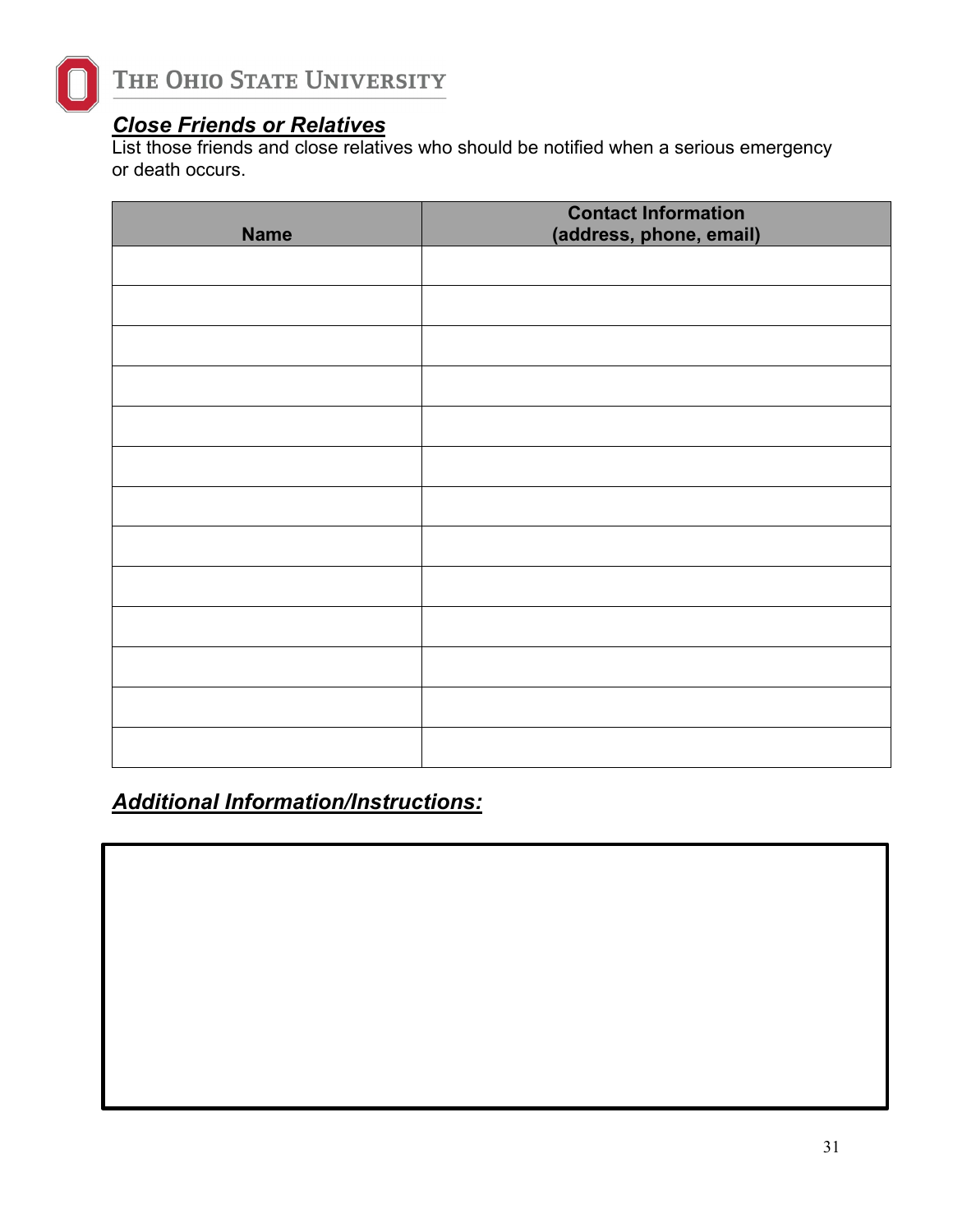

## *Statement of Intent*

Please list any clarification on how assets will be left to your heirs. This information will be needed by your attorney or estate planning professional to be included in your will and/or trust documents.